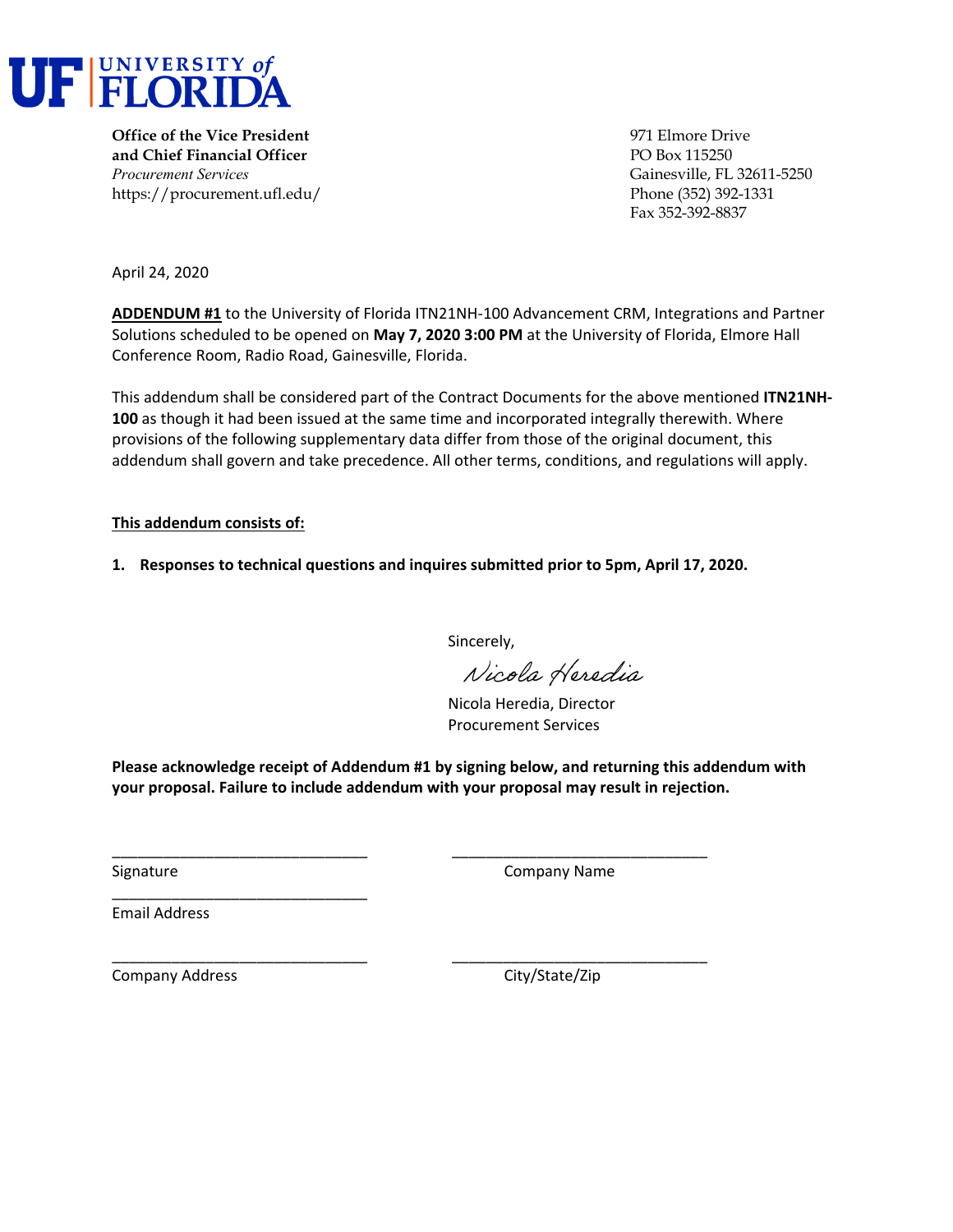| <b>General Questions</b> | 3  |
|--------------------------|----|
| Lot 1 Questions          | 12 |
| Lot 1 or 2               | 23 |
| Lot 1 or 7               | 23 |
| Lot 1 or 3               | 23 |
| Lot 2 Questions          | 24 |
| Lot 2 or 7               | 29 |
| Lot 3 Questions          | 30 |
| Lot 3 or 4               | 31 |
| Lot 4 Questions          | 32 |
| Lot 4, 5 or $6$          | 32 |
| Lot 5 Questions          | 32 |
| Lot 6 Questions          | 34 |
| Lot 7 Questions          | 35 |
| All Lots                 | 36 |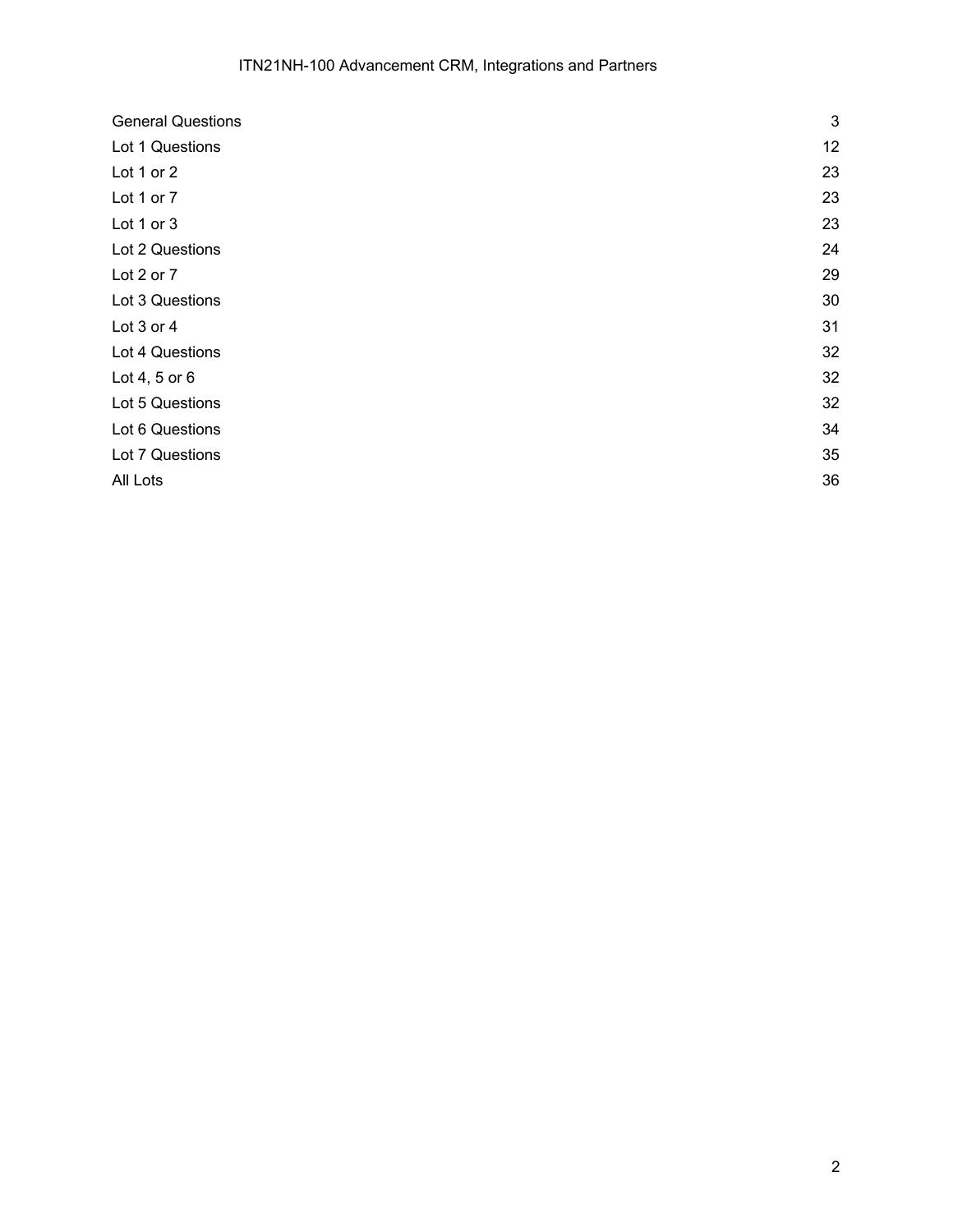# **General Questions**

**Q001: As a result of the current COVID-19 quarantines being enacted across the country, our company's office locations have closed at state and local government instruction. Would the University consider waiving the hardcopy shipment and manual signature requirements? As alternatives, we would be happy to process signatures through DocuSign and submit a digital copy of our proposal via email by the submission deadline.** 

Answer: DocuSign signatures are acceptable. Currently we request a hardcopy of the proposal be shipped to campus, but we are continuously evaluating the current climate, so this may change. If there is a change to the submission requirements that will be communicated in the form of an addendum.

#### **Q002: Attachment A – Intent to Respond Form – asks vendors to return the form with a signed confidentiality agreement. The RFP asks for the Confidentiality and Non-Disclosure Agreement (Attachment B) to be included in Tab 1 of the response. Please clarify how we are to provide the signed Attachment B.**

Answer: We request that the Intent to Respond documentation is returned by 5pm on 4/27. The NDA can be submitted at that time, or in tab 1 of the proposal response. The latest it should be supplied is in the proposal response.

#### **Q003: Please provide the annual gift matching revenue for UFF.**

Answer: \$961K (5-year average)

**Q004: Please provide the number of users needed for your Advancement solution by key role, including but not limited to system administrators, executives, fundraisers, alumni relations staff, records management, gift processors, prospect researchers, report writers, business analysts, etc.** 

Answer: Alumni Relations (50); Business Analysts (15); Communications Staff (15); Deans, Directors (20); Donor Relations (10); Executives (15); Finance & Accounting (10); Fundraisers & Support Staff (200); Gift Processors/Records Management (25); Limited Use (Consultants) (20); Project Management (5); Prospect Researchers (15); Report Writers (15); Service Accounts (10); Sys Admins (5); Talent Management (10); Test Accounts (10)

#### **Q005: When presenting multiple product offerings (for example, giving forms, crowdfunding, giving day) should we submit a completed workbook for each product?**

Answer: Yes. One copy of tab 3 can be included, with all other required tabs for the lots being responded to

### **Q006: In the 'Additional Information' tab, are you looking for attachments of full proposals with a complete SOW?**

Answer: The Additional Information Tab (Tab 8) should not include full proposal, but include any additional or supplemental information that would help the Selection Committee make an informed decision about your product/s.

#### **Q007: Can you clarify what parts of the workbook(s), forms (the NDa), and proposals need to be sent by mail and which can be submitted via email?**

Answer: All documents except for the Intent to Respond should be included as a hardcopy (along with electronic version) in the proposal that is sent to campus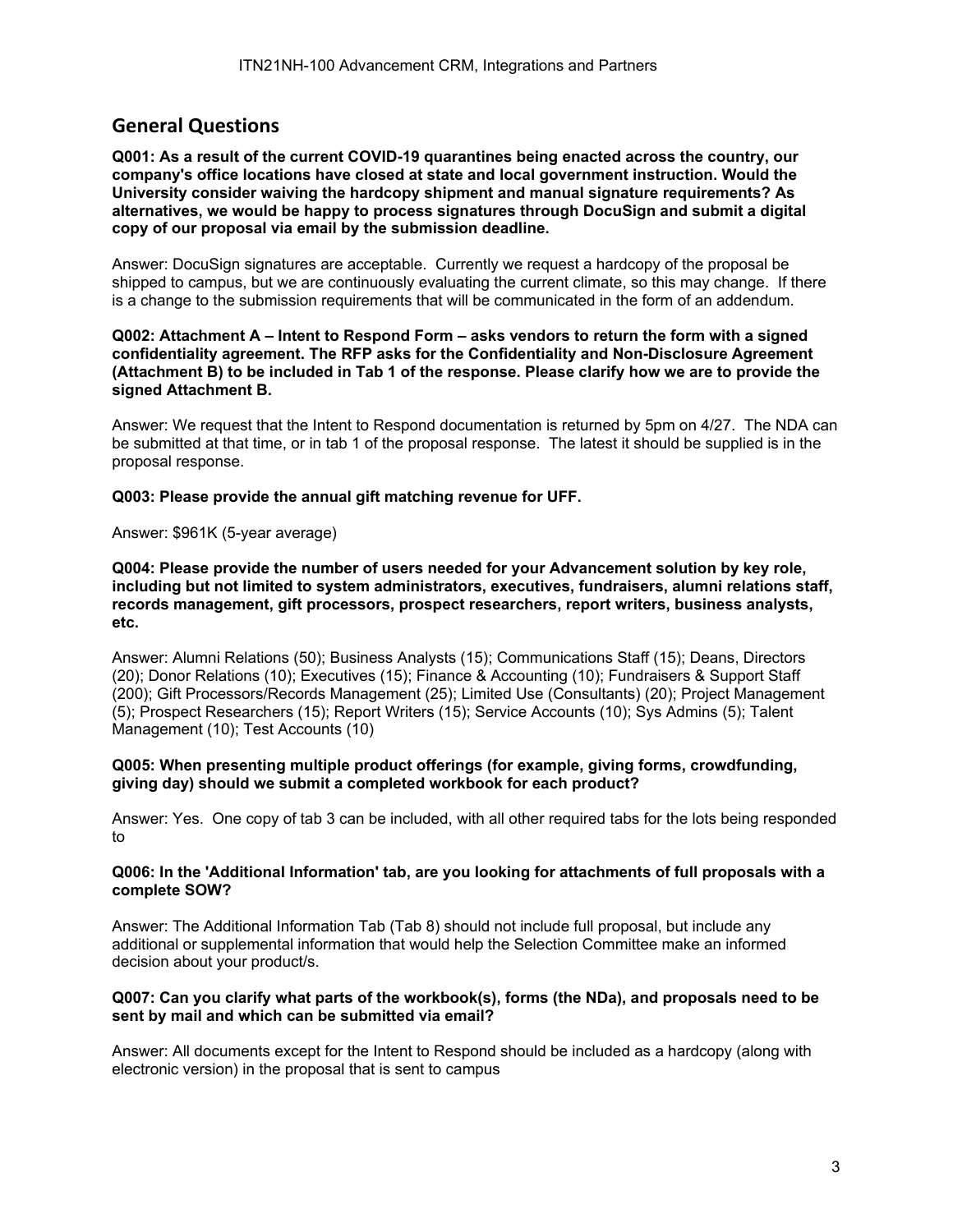### **Q008: Can we please get a co-signed NDA back to us please?**

Answer:These will be provided prior to the opening date.

## **Q009: Would you provide technical resources for your existing stack of apps and products?**

Answer: The Foundation has a Computer Services group and a Data Services group that has supported the existing application, data, and technical stack. In addition to supporting the implementation of the scope within the ITN, along with implementation partners, these teams will continue to support the existing stack.

#### **Q010: Apart from the pain points mentioned in the RFP, do you have any other business gaps which you would like to map with the proposed solution?**

Answer: Our core business areas supported by the scope of the ITN include fundraising, prospect management and research, alumni engagement, constituent communications, gift processing, records management, data integrity, and reporting and analytics. It is our expectation that the implementation of the full scope of the ITN will address our needs to modernize the internal and external user experiences and business processes associated with these core functions.

### **Q011: Do you have single sign on implemented as part of your existing stack? If yes, who is the vendor? Are you willing to continue with the same vendor or looking for a new solution?**

Answer: No. The functionality does not exist for our current donor database. The Foundation uses Active Directory and the university uses Shibboleth.

### **Q012: What is the road map for the Oracle financials, are you going to sunset Oracle financials and looking for a cloud equivalent?**

Answer: This is not part of the scope, as this is driven by the University.

#### **Q013: Are you using any cloud-based tools and services?**

Answer: Yes -- Microsoft Teams (UF), ADP (Advancement HR)

#### **Q014: What existing systems you would like to continue or need replacement?**

Answer: The lots within the ITN identify the core functionality that we seek to improve. Replacing the core CRM is the first priority, followed by integrations and data catalog. Once those partners are selected, we will conduct a gap analysis to determine what additional functionality is still needed and that will inform which current systems represented by the remaining lots need to be replaced.

#### **Q015: Does UF have preferences on which cloud computing provider(s) to use?**

Answer: We are vendor agnostic and committed to identifying the best solutions based on requirements and security standards (i.e. US data centers).

#### **Q016: Can you please provide the list of attendees from Mondays call?**

Answer: No, the meeting was non-mandatory, and the participant list is not yet public record

#### **Q017: Can you explain some of the drivers to move away from Ellucian?**

Answer: The Foundation seeks a solution that provides access to information and functionality that is aligned with our vision (and articulated in our requirements). We seek a system that can integrate with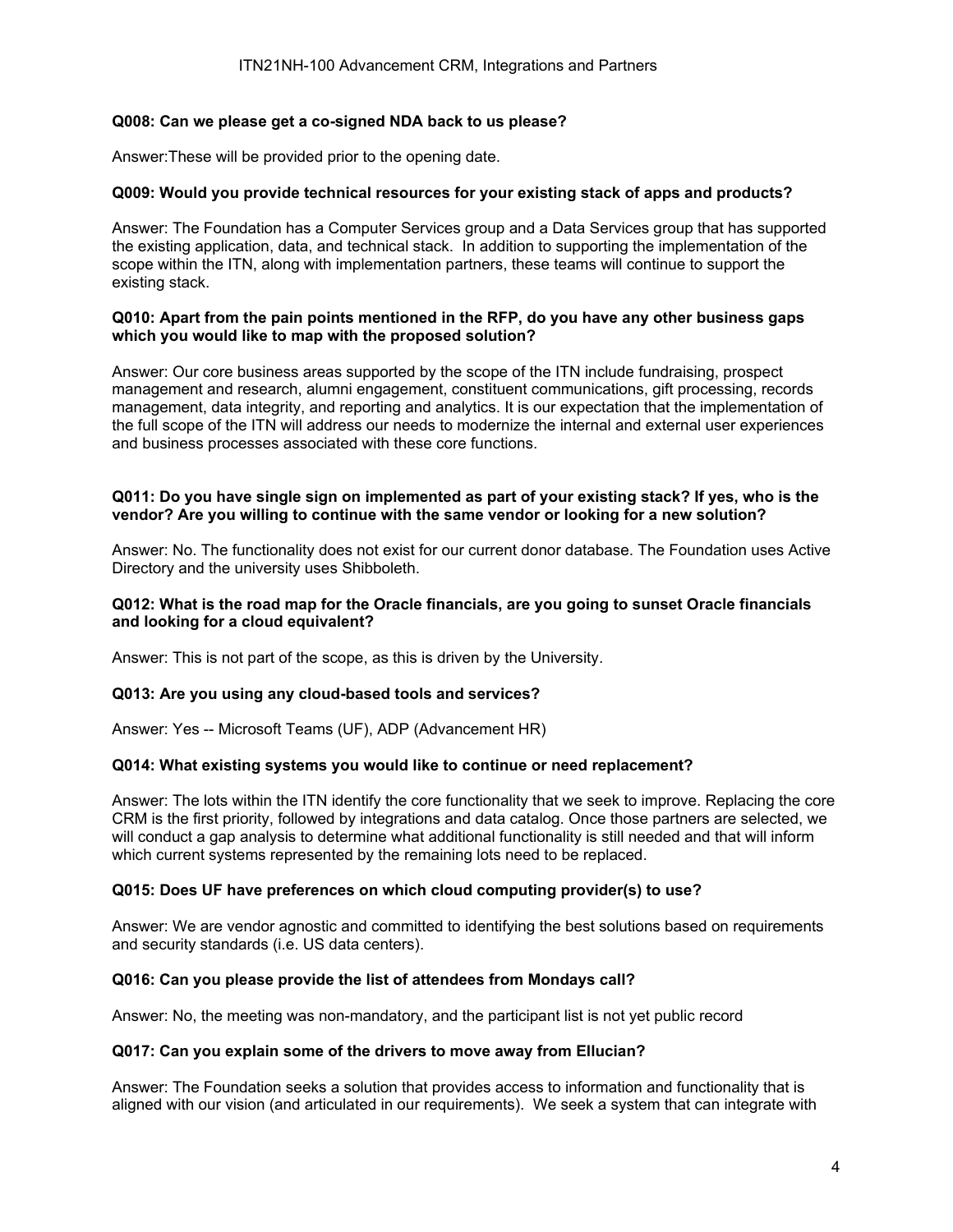3rd party functional solutions seamlessly and holistically and can help the Foundation reimagine the way it serves its donors, staff, and the Gator Nation community. The existing legacy system has reached the end of its useful life for the Foundation. Further Ellucian is transition its support resources to their new platform and the Foundation feels that it is prudent not to be among the institutions that are the last remaining institutions on an old platform.

#### **Q018: Would you consider releasing Lots 3-8 as a separate bid process? The selection in Lots 1 and 2 will dictate a lot of the response to Lot 3-8.**

Answer: The Foundation is not considering releasing Lots 3-8 as separate bids at this time. The Foundation is interested in seeing a holistic view of all CRM options and 3rd party integrated software solutions.

#### **Q019: Is there a specific budget allocated, or a threshold, for this project?**

Answer: Yes.

#### **Q020: How will you measure the success of the engagement after its complete?**

Answer: The Foundation will establish critical success factors at the beginning of any project that will be used to measure the success of the engagement. Some of these have already been defined within our business case and the up front visioning work that we have completed, and incorporated this information within on requirements. Factors such as a full scope, on-time and on-budget implementation are of primary importance.

#### **Q021: Based on your feedback in the RFP, which direction is your team leaning towards, a custom solution and build or a pre-built solution or product?**

Answer: The Foundation prefers a CRM and 3rd party solutions that require minimal customized or customized bolt-on solutions as defined on Tab 3 of Attachment C- Response Workbook.

### **Q022: Which framework and idp does UF use for Single Sign on?**

Answer: The Foundation uses Active Directory and the university uses Shibboleth.

#### **Q023: Can you please confirm that an email is acceptable for the intent to participate document?**

Answer: The Intent to Respond document can be submitted via email

#### **Q024: P.18 4.0 PROPOSAL RESPONSE AND PREPARATION INSTRUCTIONS. Will you modify the proposal delivery requirements to permit electronic submissions via email? This guidance is also mentioned on Page 21, in 4.1.6 Faxes or Emails Not Accepted.**

Answer: DocuSign signatures are acceptable. Currently we request a hardcopy of the proposal be shipped to campus, but we are continuously evaluating the current climate, so this may change. If there is a change to the submission requirements that will be communicated in the form of an addendum.

#### **Q025: P.19 4.1 Proposal Format Organization Part of the section reads: "using binding tabs that will facilitate the distribution and evaluation of the proposals." Can you clarify the reference to "binding tabs"? Are you suggesting that you'd prefer a large black binder clip to hold the paper together, instead of a bound proposal packet, or instead of delivery in a 3-ring notebook?**

Answer: However you choose to submit the proposal is acceptable. We just ask that each tab is separated to facilitate ease of review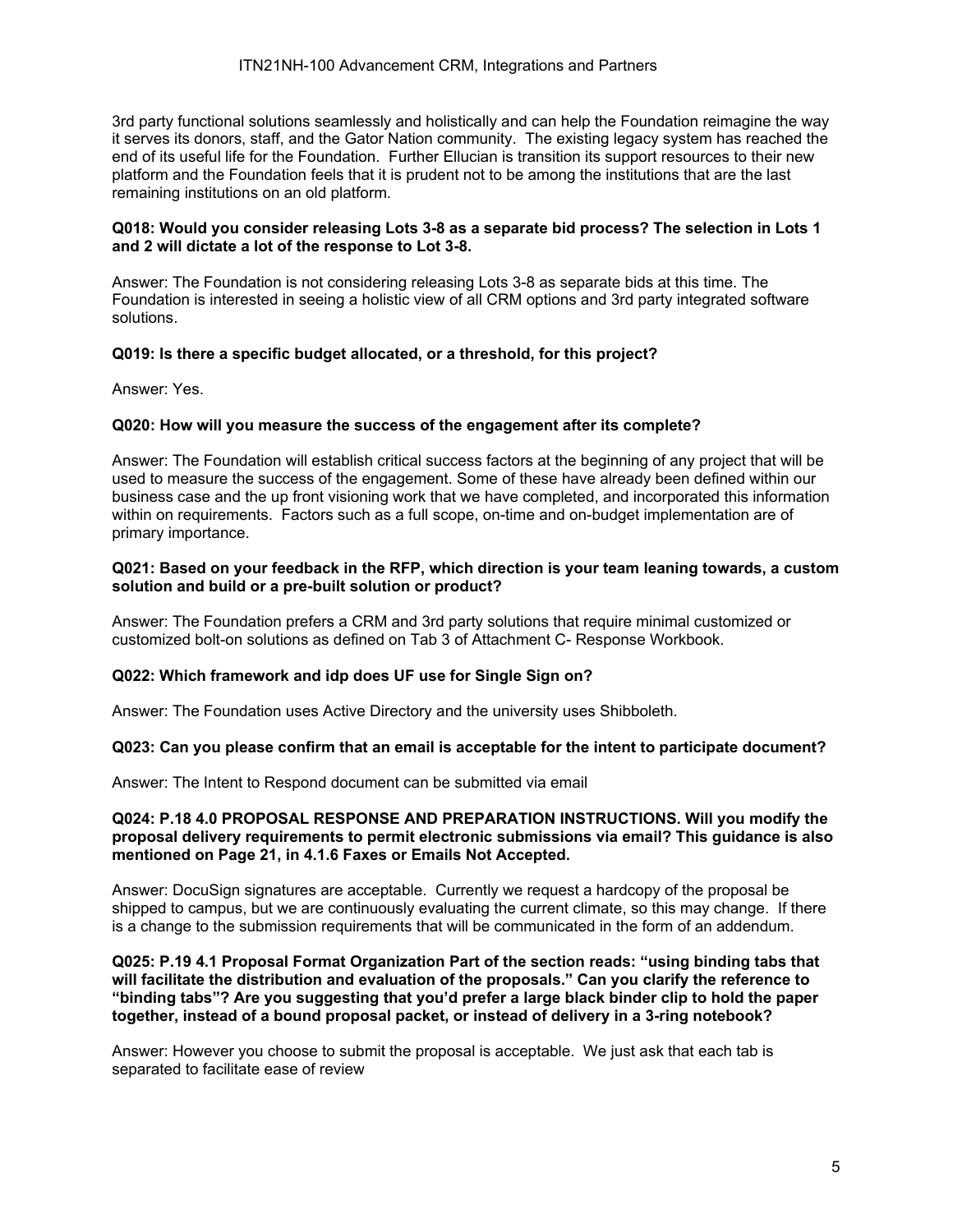**Q026: P. 23 4.2.10 Required Signature This section reads: "The University may reject any vendors' response if it is not signed as indicated and/or required by the areas, spaces, or forms provided within this ITN." Can you clarify and modify this section to permit signatures via DocuSign?** 

Answer: DocuSign signatures are acceptable. Currently we request a hardcopy of the proposal be shipped to campus, but we are continuously evaluating the current climate, so this may change. If there is a change to the submission requirements that will be communicated in the form of an addendum.

**Q027: Please clarify the use of attachments in the instructions that follow. For the Excel tabs that mention attachments (Attachment 2, Attachment 3, etc.), if we have enough room to answer the question in the Excel worksheet, do we still have to provide a separate attachment? Or is the use of attachments simply optional in case we need more space?** 

**Tab 3: Required Attachment C – Response Workbook. Response workbook includes all required information in order for the proposal to be evaluated. The attachments for each page should be submitted in such a format to allow committee review Page 1 Company Information – incl. HECVAT (Attachment 2) Page 2 Company Alignment - incl. Projects (Attachment 3), Integrations and Partners (Attachment 4), Company Culture (Attachment 5) Page 3 Lot Requirements Page 4 Implementation – inc. Project Team Resumes (Attachment 6), Implementation Approach (Attachment 7), Implementation Plan (Attachment 8), Implementation Questions (Attachment 9), Training Documentation (Attachment 10) Page 5 Pricing – Pricing (Attachment 11) Page 6 Company Roadmap – Roadmap (Attachment 12) Page 7 References** 

**Page 8 Additional Information – Any additional information (Attachment 13)** 

Answer: As long as all requested information is included, attachments may not be required/necessary.

#### **Q028: In the Invitation to Negotiate For Advancement Technology Partners document, when do vendors need to complete pages 39 & 40 and return to UF?**

Answer: The Certification of Proposal is to be submitted with the vendor's proposal.

#### **Q029: Are there any material differences between the original Excel spreadsheet posted on 4/9/2020 and the updated version 4/13/2020?**

Answer: Updated version has been unlocked to allow information to be added

**Q030: For tab #7 "References" Provide at least three general (3) references for clients where your software has been implemented. Questions: If we wanted to include more than 3 references where would you like us to include them (separate document, modify tab 7 to add them etc.)? Also, if we provide the general references does that cover the other reference section requests (for ex. gift processing, reporting etc.). Typically, we would provide the main point person at an institution and they would work with you on pulling in the additional SME's that you wanted to connect with.** 

Answer: More than 3 references can be provided if necessary. They should be submitted in the clearest way possible to aid review.

#### **Q031: Are the implementation services able to be performed all or partially remote?**

Answer: The Foundation seeks implementation services that provide optimized results to desired objectives and business needs. We anticipate a blend of in-person and remote implementation services.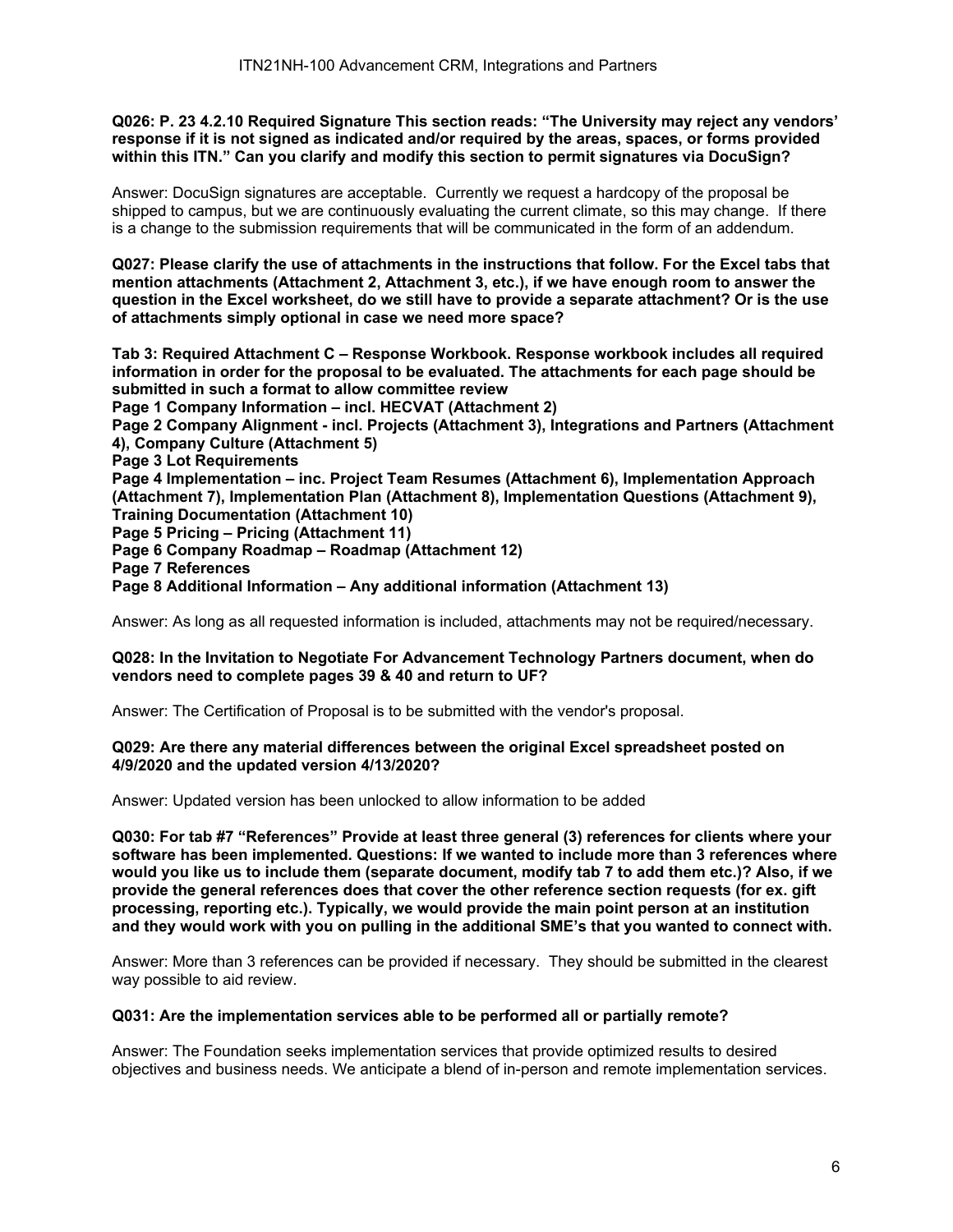## **Q032: Should we bid only on LOT1 or can we be bid on all the LOTs?**

Answer: Any combination of lots can be responded to

#### **Q033: Should break our licensing and implementation bid cost per LOT? if so, how the requirements that are across multiple LOTs, should we factor them in both quotes?**

Answer: As long as the quotation is clear, and any requirements are included, you should include the quotations in the clearest way possible

## **Q034: R0491 - what project management Tool are you using?**

Answer: Right now, the team uses various tools to facilitate project management; however, there is not currently a comprehensive solution in place. We are actively pursuing other solutions to better facilitate project management for this implementation.

### **Q035: Is UoF satisfied with Marketing Cloud or looking for a replacement of this with the new solution?**

Answer: We are satisfied with Salesforce Marketing Cloud. We would only be open to replacement if the CRM-preferred digital marketing solution significantly outperformed SMC with greater functionality for a significantly lower cost.

#### **Q036: With the invoices being NET30, can you please define the payment terms for the licensing and implementation cost?**

Answer: The Foundation will work with vendors on appropriate payment schedules.

#### **Q037: What is the current size of IT team (Development & Support both) supporting the in-scope services for different Lots?**

Answer: Approximately, 30 people between IT and data teams.

#### **Q038: What is distribution of FTEs across onsite (US ) and offshore (non-US)?**

Answer: All Advancement staff are on-site in Florida.

#### **Q039: What is expected completion time for each lot? Are there any schedule constraints that needs to be met?**

Answer: Selecting solutions for Lots 1,2, and 7 are a priority for the Foundation. We hope to begin implementation of a new CRM in late 2020 and go live between July and September of 2022.

#### **Q040: What is the current IT spend for the in-scope services (License, FTE, non-FTE spend)?**

Answer: The Foundation will not provide this information at this time.

#### **Q041: Are there specific preferences for technology platforms for solutions required in various lots?**

Answer: The Foundation is approaching this software evaluation and selection from a vendor agnostic lens. We do not have any predetermined preferences for vendors for any of the eight Lots.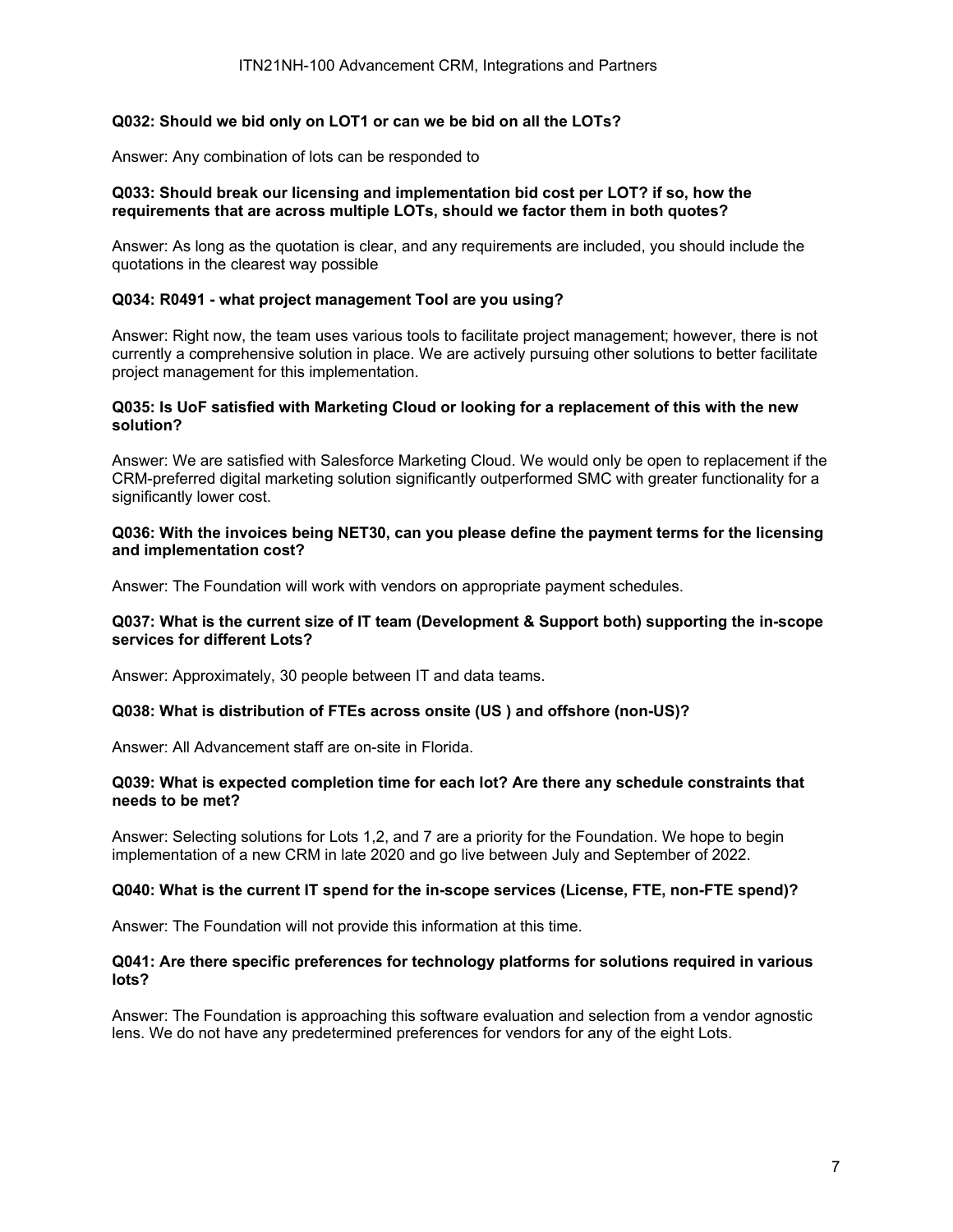#### **Q042: What are the current contracts for existing platforms/solutions that UF would like to continue in future as well?**

Answer: As it relates to the scope of this ITN, all current solutions in lots 3-6 (see ITN for details) will be evaluated against the responses to ensure best fit. The Foundation does maintain a homegrown intranet and document management system that will need to be integrated appropriately.

#### **Q043: What are the current initiatives that are in-progress or being planned that have linkage or impact on the scope of this RFP.**

Answer: Earlier this fiscal year, the Foundation created a Data Management & Governance Framework that will serve as the foundation for decision making and implementation. Additionally, data improvement strategies have been developed are are in process, as led by the Data Integrity Implementation Team (Data Management team). We also trained 8 FTE in Business Process Improvement (BPI) methodology which informed requirements for this ITN. BPIs have also been integrated into all of our project implementations and will be central to AEN implementation.

#### **Q044: Has UF conducted any user/stakeholder survey on the feature set needed for the solutions?**

Answer: The Foundation conducted constituent experience sessions with Foundation staff to gather requirements and desired functionality for a new system. More than two-thirds of the organization has participated in these sessions over the course of the last 2 years.

#### **Q045: We understand UF seeks a cost effective solution for the scope mentioned in the RFP. Is there a pre-defined budget for each of the lots of at aggregate level for all the lots?**

Answer: See answer for Q065.

**Q046: Robotic Process Automation (RPA) based solutions have proven Total Economic Impact (TEI) through Digital Transforamtion, Compliance & Audit Saving, Reduced Errors, Business Efficients, Productivity gains etc. It may address few of the existing pain points. Does Foundation has any exising RPA based solutions, or otherwise we would like to recommend options as part of our solutions** 

Answer: The Foundation does not currently have any RPA based solution, but we are interested in learning how vendors would leverage RPA in their proposed solutions.

#### **Q047: Does UF has any requirement around data residency or Data Encryption for data at rest?**

Answer: 256 AES; data must be stored in the US. See requirement R1069.

#### **Q048: Is UF looking at leveraging an offshore based resources for the project or it should be considered onsite only ? Also can UF list the onsite locations for this project ?**

Answer: If this relates to staff, the preference is that all teams will be located within the US.

#### **Q049: Does UF has any restriction of using only US Citizen or Green Card holders to deliver this project?**

Answer: No.

**Q050: The RFP states that, "In preparation for Advancement Engine Next, the Foundation has put in place a comprehensive and cross-functional data management infrastructure to execute priority projects, improve data quality pre-conversion, and facilitate consistent documentation of business practices, data rules, and procedures. […] This internal framework facilitates escalation and will drive the implementation of Advancement Engine Next." Could you confirm that this**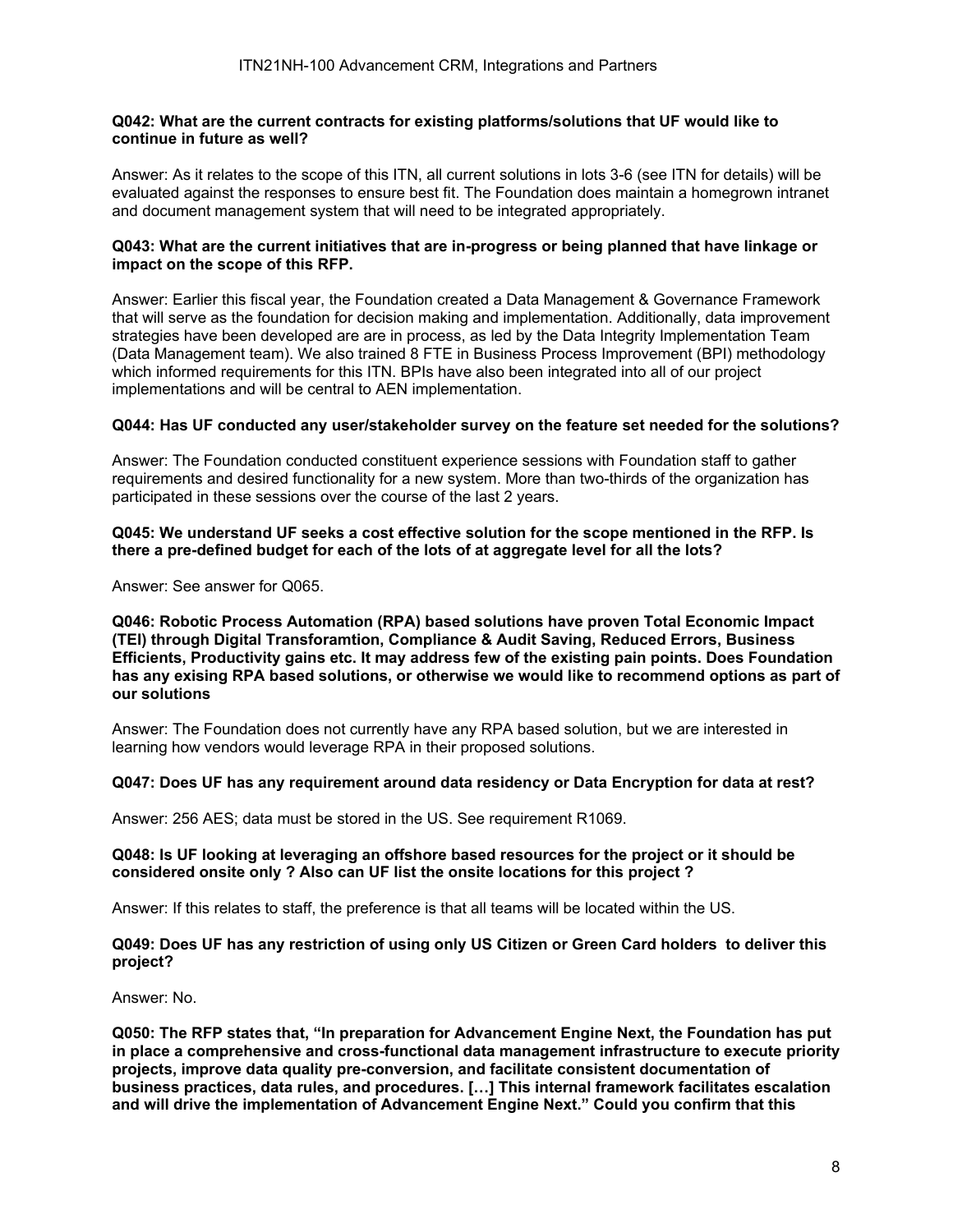**infrastructure includes the program governance needed to support an implementation? Or are you looking for a potential partner to help stand up a program governance and / or project management structure for the UF Foundation?** 

Answer: This infrastructure provides the appropriate governance infrastructure.

#### **Q051: To what extent has UF documented current state business processes? Designed future state processes?**

Answer: The Foundation has mapped current and future state processes for the most critical processes within each of the Foundation's functional areas. We continue to conduct BPI sessions and will provide maps to vendors who are awarded a contract with the Foundation. We will continue to evaluate the approach to BPIs and there may be some gaps that need to be filled in the early stages of implementation.

### **Q052: What additional organizational units (besides the UF Foundation) will rely on Advancement Engine Next?**

Answer: AEN will serve as the primary database of record (and accompanying tools) for donor, prospect, and engagement data and efforts for the entire university. Most units on campus are impacted by and will interact with these systems in some capacity. Our primary stakeholders are 15 units with fundraising and engagement staff typically defined as colleges with alumni or areas that solicit gifts (e.g. museum, hospital, athletics, etc.)

### **Q053: Are business processes for Advancement centralized? Or do advancement-related business processes differ among units outside of the UF Foundation?**

Answer: Primary functions are centralized within our central Advancement operation and include prospect management, gift processing, online giving, records management, reporting. Centrally, services are provided for alumni communications, digital communications, event management however, some units may leverage different unit-based resources or processes for executing these strategies.

#### **Q054: Is the current Ellucian Advance application supported by UF Advancement or UF IT?**

Answer: The Foundation supports the current Ellucian Advance application.

#### **Q055: What payment processor(s) are used in the organization today and are you open to other payment processor(s)?**

Answer: We currently use the native A/P module in PeopleSoft. We might be open to other payment processors

**Q056: Most of the current Advancement ETL, warehouse and visualization tools are proprietary to the database currently in use. Is the expectation that those tools should also be proposed in a way that supports the requirements? Or could tools currently in use across the broader university be utilized?** 

Answer: It doesn't matter as long as we meet the requirements.

#### **Q057: What is the expected IT support structure for Advancement? Is it currently an Advancement-specific team or is Advancement supported in a more central IT structure?**

Answer: The Foundation has a team that supports its information technology needs.

**Q058: I also think that to scope out pricing / implementation time, we'll want to understand if they're expecting all requirements to be addressed, or if we can phase the implementation of**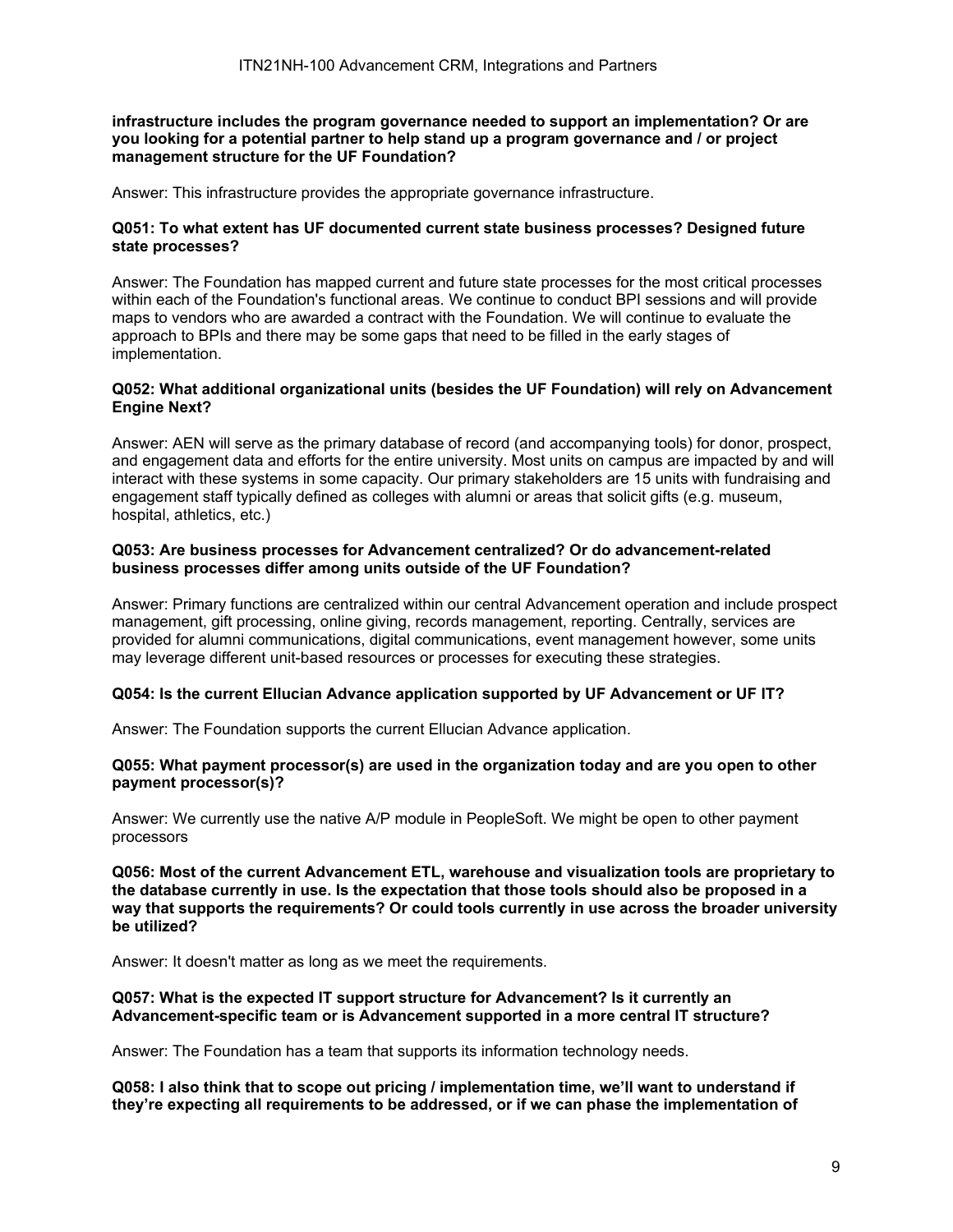#### **requirements. Will leave it to ES&A as the experts here, but I think we'd want to ask a question about an implementation partner's leeway to make the implementation of requirements less overwhelming.**

Answer: N/A

#### **Q059: Is it the university's expectation that all requirements will be met at the initial go-live? Could the requirements be spread across multiple phases?**

Answer: Mission critical functionality will be prioritized (e.g. gift processing, prospect management, core CRM functionality). Generally, assume that 80%+ of functionality should be met at go-live.

## **Q060: What is the fiscal year for the University of Florida? Is budget approved and in place for the purchase and implementation of a new system in the current fiscal year?**

Answer: Funds are available for this purchase

#### **Q061: What are the top goals driving the project from UF Foundation leadership?**

Answer: Advancement's mission is to be a catalyst for advancing university priorities through private support. Our annual goals include various fundraising performance metrics, alumni participation, endowment growth and ROI. We envision this project helping the organization reach its goals by improving the overall user experience.

#### **Q062: How will they be used to guide the project and how will you measure progress of these goals?**

Answer: The Data Management Steering Committee will serve as the primary entity to establish critical success factors and key milestones of the project and will measure progress against these factors. We will continue to evaluate these goals and success factors through status updates throughout the project.

### **Q063: Will you be making purchases off their own MSA or the university's?**

Answer: As a foundation contract we won't be able to leverage any master service agreements that the university holds. Similarly, we cannot leverage collective bargaining agreements.

#### **Q064: Given many of us live in states where "shelter-in-place" is in effect due to Covid-19. Many print shops are not open and it may be illegal to leave one's home. On the kick-off call it was mentioned that digital submission is being considered. Can you please provide as much detail around this accommodation given the global health crisis?**

Answer: DocuSign signatures are acceptable. Currently we request a hardcopy of the proposal be shipped to campus, but we are continuously evaluating the current climate, so this may change. If there is a change to the submission requirements that will be communicated in the form of an addendum.

#### **Q065: Given the current health crisis, will there be accommodations made around the stated need for a wet signature? There are many signatories that are inaccessible.**

Answer: DocuSign signatures are acceptable. Currently we request a hardcopy of the proposal be shipped to campus, but we are continuously evaluating the current climate, so this may change. If there is a change to the submission requirements that will be communicated in the form of an addendum.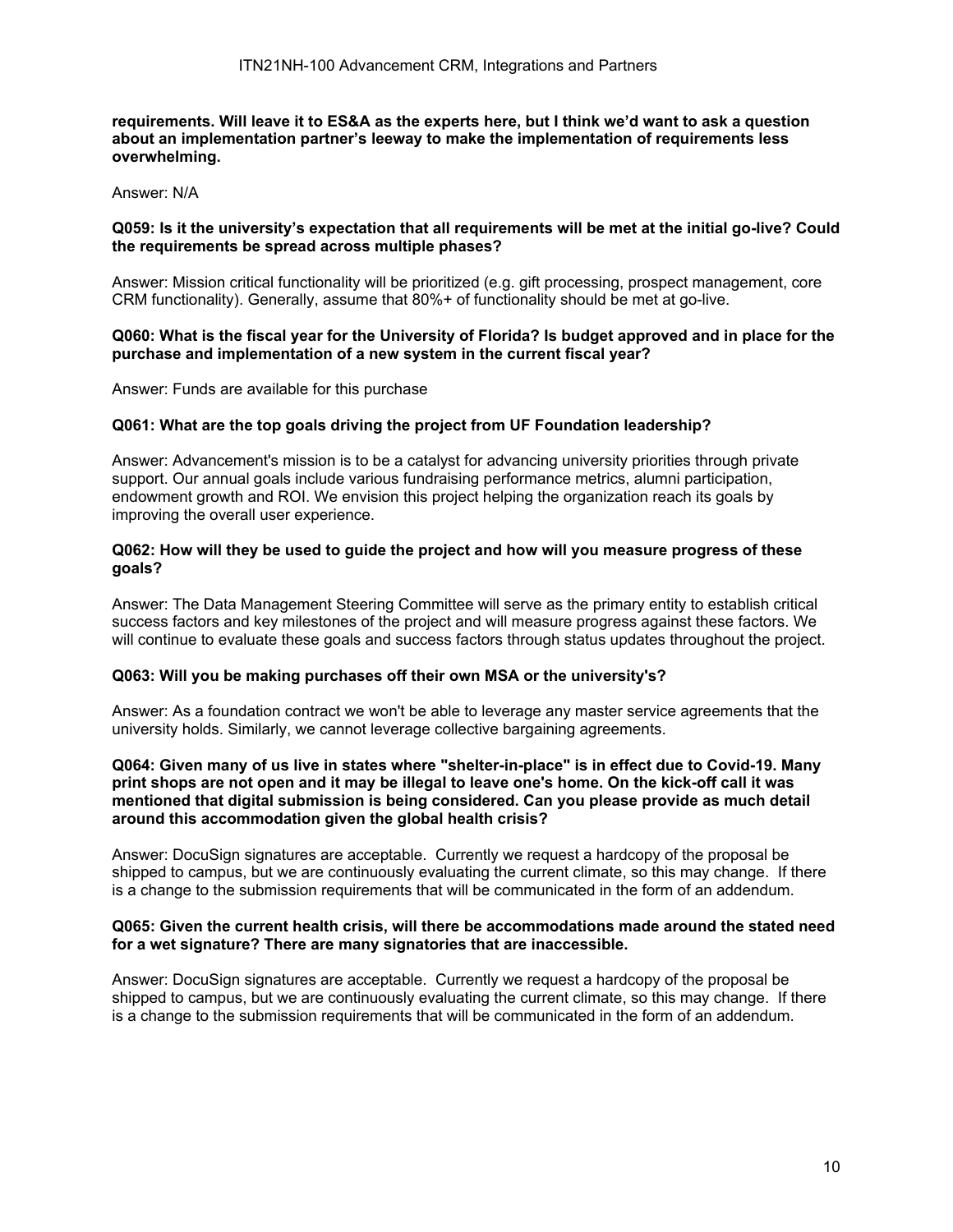## **Q066: What is your Master Data Management strategy?**

Answer: Data services teams will be able to generate and view a core set of identities with a uniquely generated Global Unique ID - GUID against which all other systems are integrated. Ideally this would be outside of the CRM. It would be separate from UF main campus MDM.

### **Q067: Will an NDA be required if there is an existing MSA with the University of Florida?**

Answer: Yes, the NDA will be required for this project

- **Q068: Is it possible to provide a breakdown of users by roles:**
- **a. Frontline Development Officers: 120 Development Officers**
- **b. Operations (describe what roles are counted here):**
- **c. Business Analysts:**
- **d. Technical Administrators:**
- **e. Other:**

Answer: Alumni Relations (50); Business Analysts (15); Communications Staff (15); Deans, Directors (20); Donor Relations (10); Executives (15); Finance & Accounting (10); Fundraisers & Support Staff (200); Gift Processors/Records Management (25); Limited Use (Consultants) (20); Project Management (5); Prospect Researchers (15); Report Writers (15); Service Accounts (10); Sys Admins (5); Talent Management (10); Test Accounts (10)

#### **Q069: Regarding Terms and Conditions, please describe an acceptable process for reviewing and incorporating Vendor's Terms and Conditions for Software Services Usage and Intellectual Property rights.**

Answer: If you have additional terms that you would like included please identify those according to the worksheet. If you request modifications to the UF terms and conditions you should include a redline version on the ITN terms. Adherence to UF terms and conditions is one of the evaluation criteria.

### **Q070: Will we receive a list of those that attended the pre-bid?**

Answer: No, the meeting was non-mandatory, and the participant list is not yet public record

#### **Q071: Will we receive a list of those that submit an intent to bid?**

Answer: No, the meeting was non-mandatory, and the participant list is not yet public record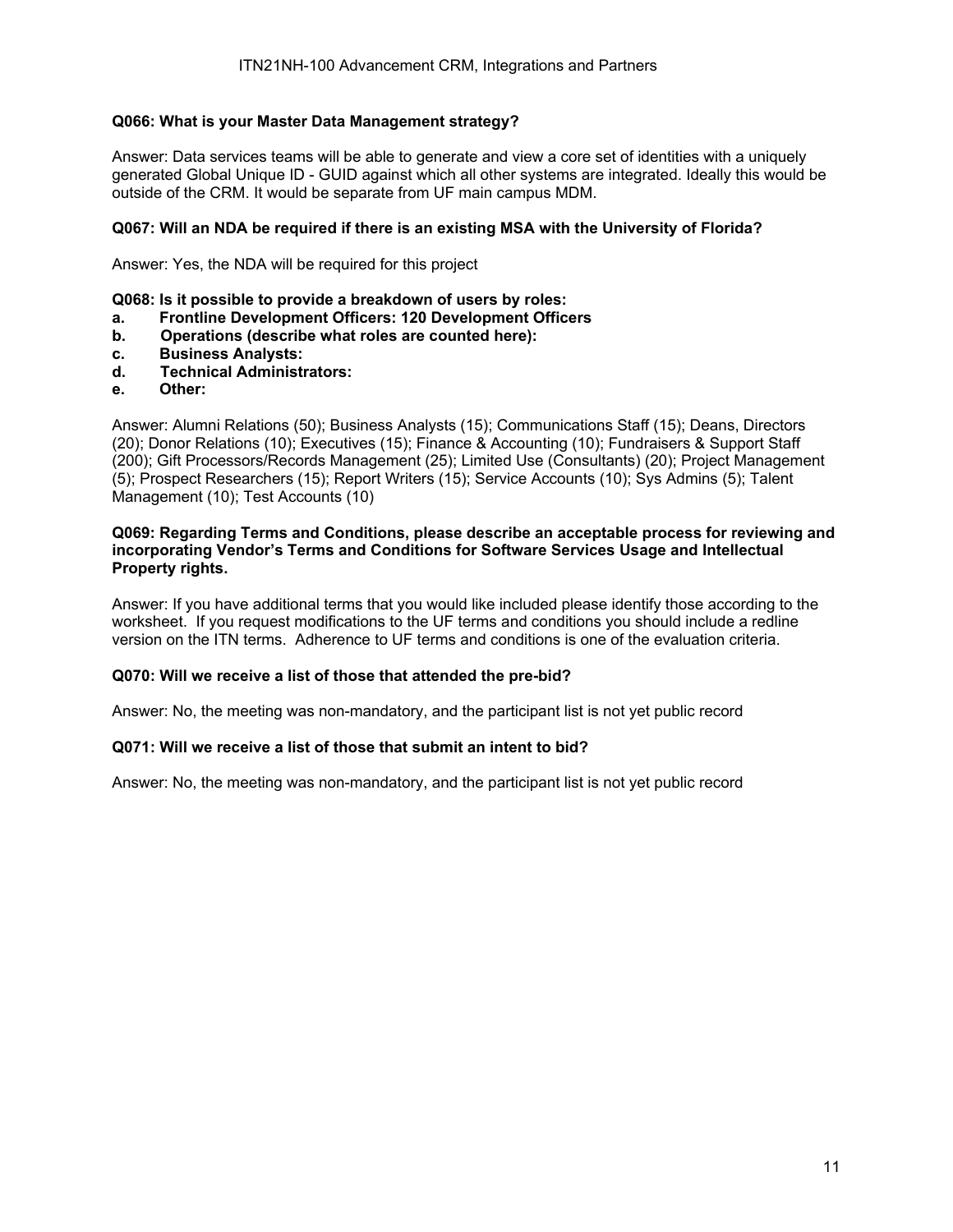## **Lot 1 Questions**

**Q072: Please provide the number of users who manage and configure client-based configuration elements and to manage all extract, transform, load (ETL) or data loading jobs and processes. In addition, please provide the number of people who are viewers** 

Answer: 35 of the former; 415 of the latter

**Q073: Do you intend to implement Sales Automation, Service – Incident Management System? Are you planning to remove your existing system or going to continue with the old system along with the new system?** 

Answer: We would prefer for teams such as data, gifts and records, and prospect management to have incident response built into the CRM since all of the requests pertain to data housed in the system.

#### **Q074: What is is your roadmap for IBM Cognos?**

Answer: We are currently using 10.2.2 for Advancement. Plans to upgrade to 11 or to replace Cognos will depend on chosen CRM solution

#### **Q075: Are you expecting any integration of IBM Cognos with the proposed solution?**

Answer: Integration with Cognos or alternate solution is preferred.

#### **Q076: Do you have any existing softphone and who is the vendor?**

Answer: Yes we do, and the vendor is Avaya.

#### **Q077: Are you looking for any softphone / Chat engine / integration as part of CRM service incident management?**

Answer: We currently use Skype and TEAMS in addition to Avaya. We will not need new vendors per se; we will need an integrated chat and softphone function whether that's native or a third-party integration with current solutions.

#### **Q078: What is the roadmap for your document management system?**

Answer: We use an internally developed DMS that is integrated with a multitude of internally developed intranet applications and our current donor database. This DMS will be integrated into the future donor database implementation.

#### **Q079: How would you like to have your contact records? Are you willing to have it in the same Oracle on premise database or are you willing to migrate all the contact records to cloud?**

Answer: We are open to either on-premise or cloud solutions; however, keeping our current system in place for a partial solution is not an option.

#### **Q080: In case, if we migrate the data from the existing system to a new system, do we need to migrate only Master Data (Alumni, Parents, Organizations and Donors) or do we need to migrate the transactional data as well?**

Answer: Any CRM solution would need to house MDM and transactional data; we are not going to keep our current system to process transactions.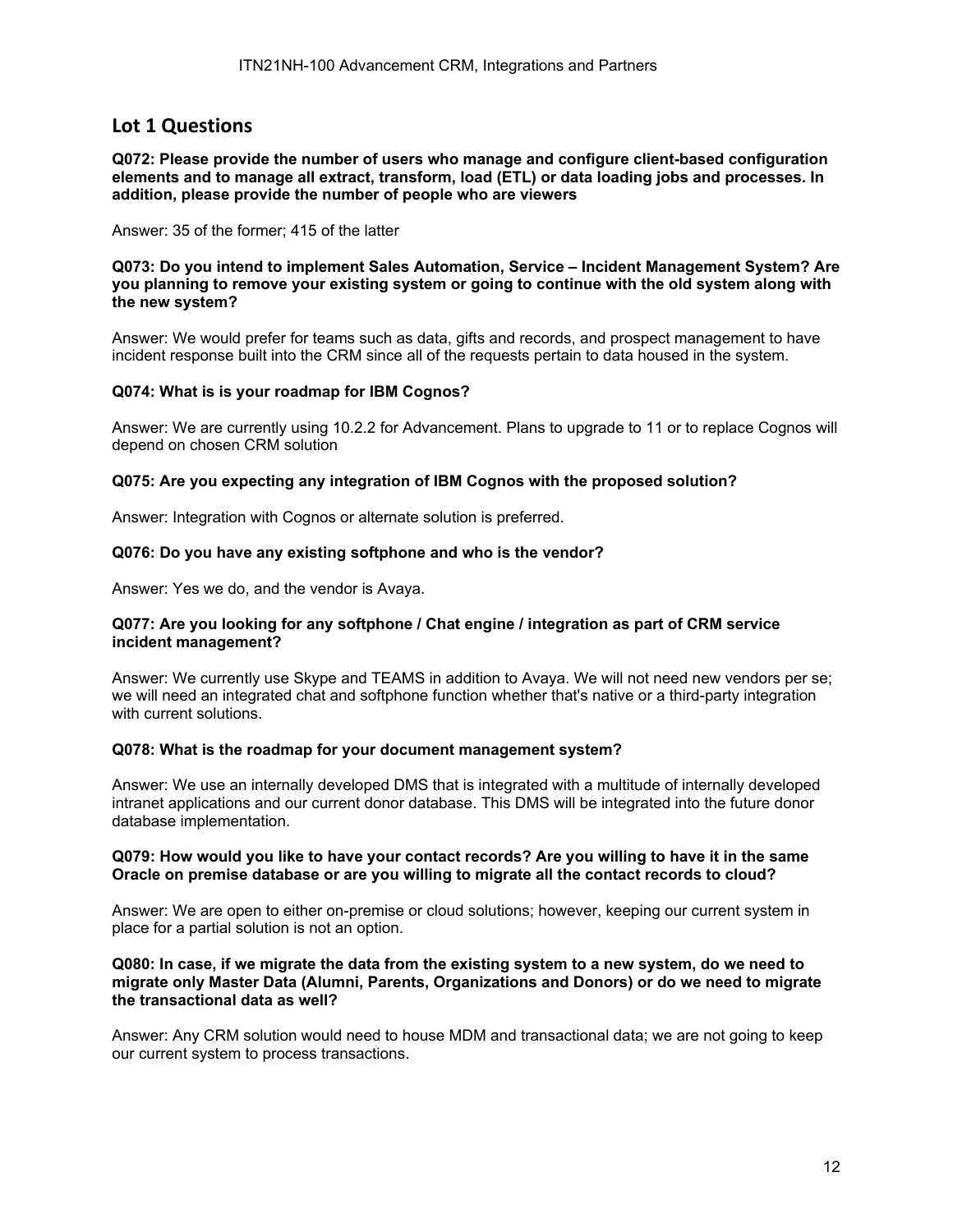## **Q081: What is your roadmap for gift management solution?**

Answer: Florida's roadmap for gift management prioritizes effective business processes and efficient workflows that will facilitate work, support reporting, and provide data tracking and entry mechanisms that align with industry best practices. This includes agilely meeting the donor and entry needs of both highvolume transactions (i.e., direct mail appeals, online giving) and high-touch transactions (i.e., pledges, planned gifts, etc.). It will be important for any gift management solution to grow with the institution. This includes both in-tool and in-batch auditing capabilities that support standardized entry of required biographic and revenue data. This also includes the future implementation of API-based transfers of gift and constituent data between the CRM solution and other technologies on campus and used by partners (i.e., lockbox).

## **Q082: Can you provide us with the user split for each module which are currently in place?**

Answer: We don't have modules, so we aren't sure what you mean by this question; however, we do have a breakdown of user counts that might be helpful. Alumni Relations (50); Business Analysts (15); Communications Staff (15); Deans, Directors (20); Donor Relations (10); Executives (15); Finance & Accounting (10); Fundraisers & Support Staff (200); Gift Processors/Records Management (25); Limited Use (Consultants) (20); Project Management (5); Prospect Researchers (15); Report Writers (15); Service Accounts (10); Sys Admins (5); Talent Management (10); Test Accounts (10)

### **Q083: To what extent, if any, should the CRM platform interconnect with other CRM platforms within the UF system (e.g., student, alumni, etc.)**

Answer: We need to be able to share some data across platforms, but with strict security protocols to separate confidential Foundation records from access by campus entities.

### **Q084: Any opportunity to involve UF student curricula with the design, implementation, and/or ongoing operations of the solution?**

Answer: The Foundation has not planned to involve student curricula in this process, but we are open to hearing how your solution would incorporate this approach in your response.

#### **Q085: Will the selection of the CRM System be decided by other CRMs used, or currently deployed, by UF?**

Answer: We will select the solution that best meets the needs of the Foundation, the University, and its constituents.

## **Q086: Are you willing to build on what CRM you currently have deployed instead of starting net new?**

Answer: No, the Foundation be fully replacing the existing legacy system.

#### **Q087: What is the total number of University of Florida's Living Alumni?**

Answer: 461K, including undergraduate and graduate alumni

#### **Q088: What is the number of active Alumni at the University of Florida?**

Answer: We are not sure what you mean by active and how that differs from living alumni.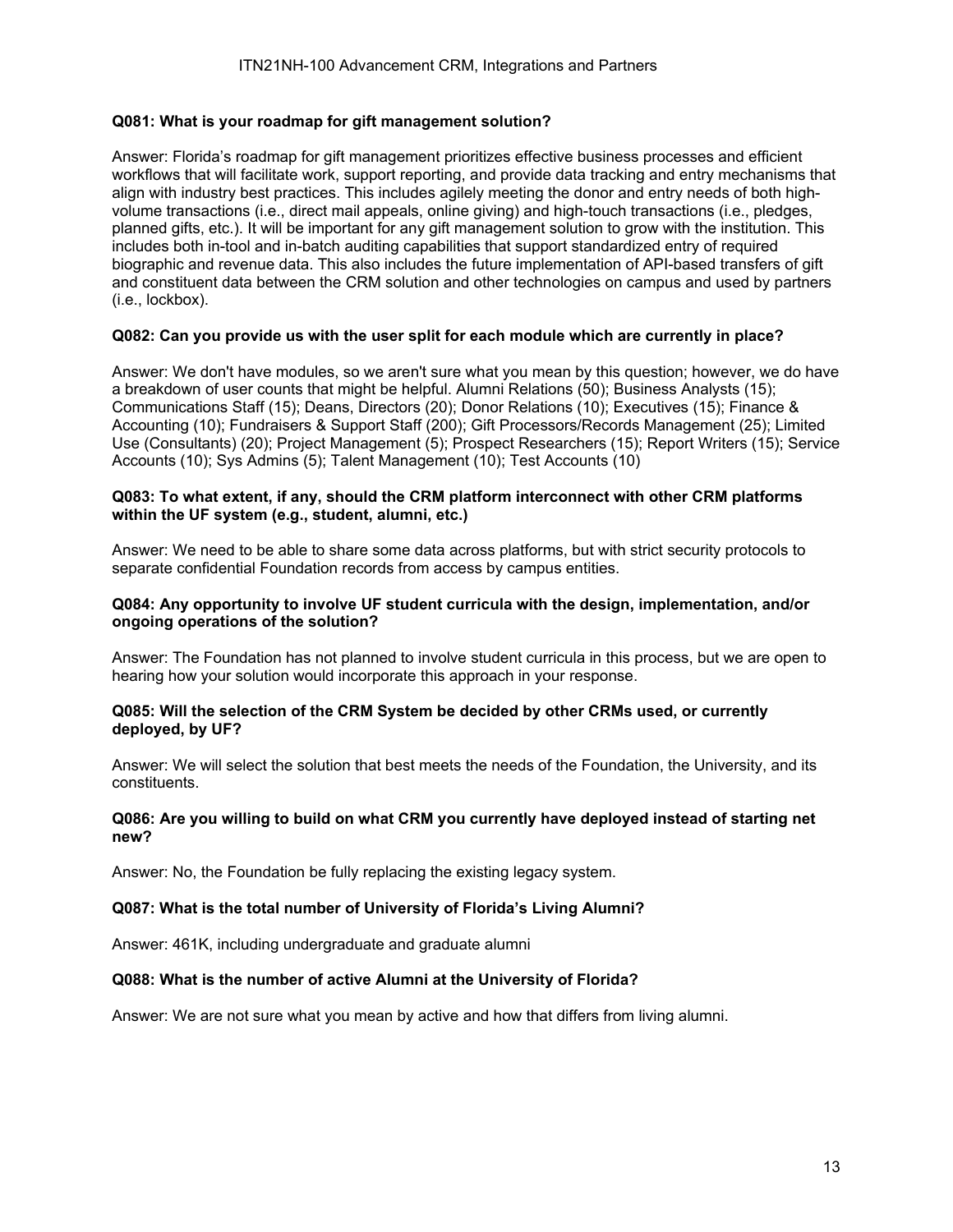#### **Q089: Was there a compelling event, or a specific tipping point, to consider a new solution for your Advancement team?**

Answer: Several factors. First we are on an aging system today. Second, there is a lack of integrated systems and databases with the legacy system, leading to data silos. This inhibits the Foundation's ability to communicate effectively with prospects and provide leadership and staff with information that drives timely decision making.

#### **Q090: Would your team be open to starting phase I as a discovery project (no configuration or build) to more thoroughly capture scope, needs, requirements and outcomes?**

Answer: We expect that part of the scope of the implementation would involve design and discovery sessions that would augment the work already done by the Foundation to capture the scope and requirements. The Foundation continues to conduct Business Process Improvement sessions with key stakeholders and define the future state. Our goal is to move into configuration and build as soon as possible. Therefore, it is prudent for potential vendors to review the work that has been performed to understand how it can serve as an input to your desired discovery work.

#### **Q091: How does the department and/or institution finalize a decision on a project like this? Who are the primary stakeholders involved in this decision outside of procurement?**

Answer: The University of Florida Foundation Advancement Engine Next Selection Committee will make the final selection of a new CRM solution and related 3rd party solutions. The selection committee will take a holistic approach to the selection using the evaluation criteria outlined in section 2.1 of the ITN. Further, the entire Advancement community will be asked to participate in the vendor demos and provide feedback that will be taken into account by the selection committee.

#### **Q092: What are your top priorities when making this decision and/or selecting an implementation partner? For example, would the partners' ability to drive success supersede cost in terms of prioritization?**

Answer: Cost will always be an important factor in the decision making process; however, our primary goal is to identify the right set of solutions and partners to realize our vision for AEN.

#### **Q093: What is the giving threshold for major gifts?**

Answer: \$100,000 commitment

#### **Q094: How many prospects/donors does each major gift officer (MGO) have in their portfolio? How large is the staff for your Gifts team?**

Answer: Portfolio size varies based on MGO level but averages around 50 qualified prospects and an additional 50-70 pool to qualify. There are between 110-120 major gift officers.

#### **Q095: How are major giving prospects engaged typically (in person meetings, email newsletters, one-on-one emails, etc.?)**

Answer: Advancement staff deploy various strategies for engaging prospects. Leading indicators for fundraising success focus primarily on in-person (or virtual) visits that strategically move conversations through the cultivation and solicitation cycle. All contacts between development officers and prospects are tracked in the system and provide valuable context and trends regarding development officer activity.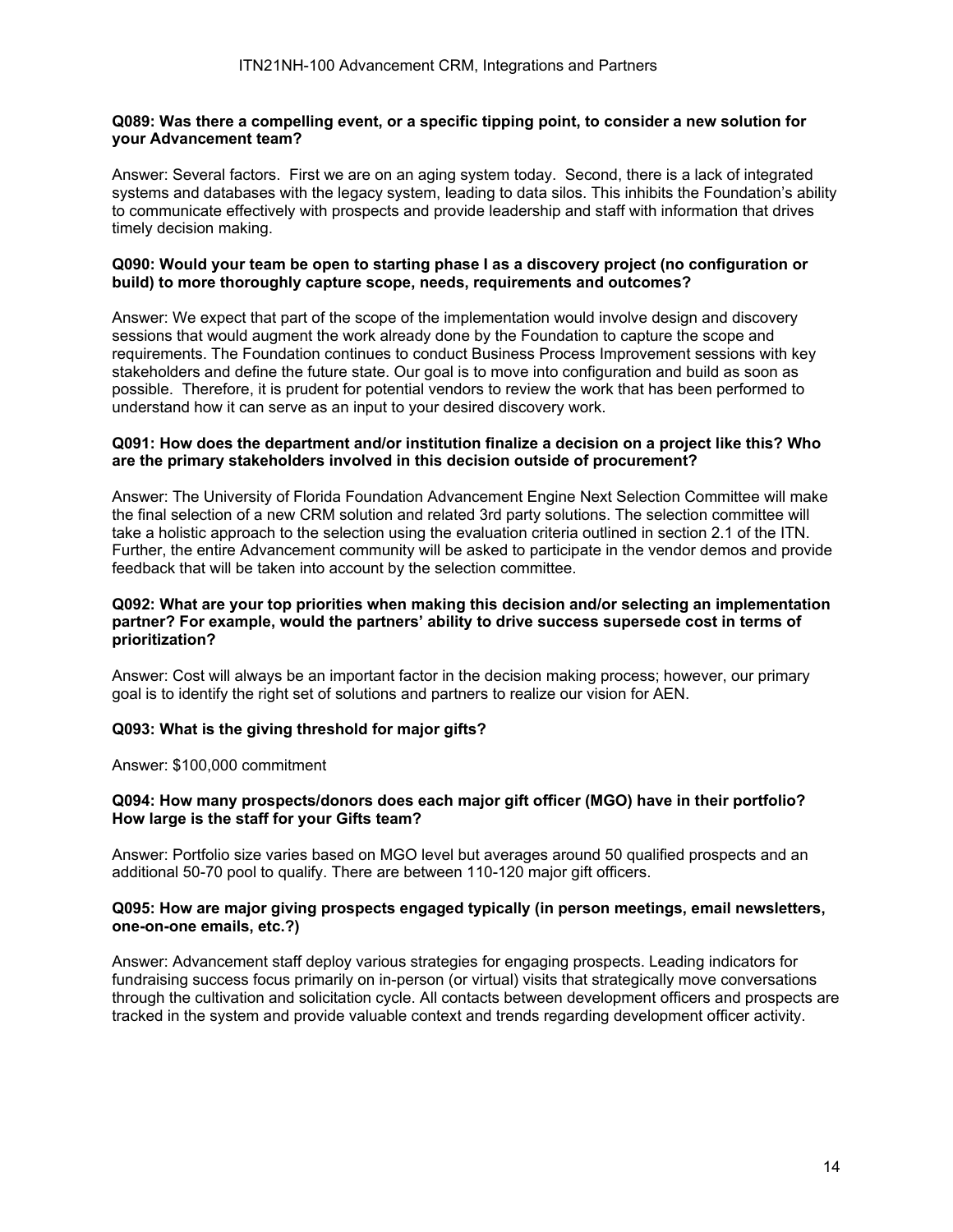#### **Q096: How involved in the gift processing process are major gifts staff?**

Answer: Development officers submit gifts and documentation along with information such as the fund and fund purpose and associated proposal tracking information. Once information is submitted gift officers have little to no involvement in the processing of the gift unless there is a question.

### **Q097: Do major gifts typically get paid in a single installment? Multiple installments?**

Answer: Major gifts are usually set up as pledges with payments over a five-year period. Schedules range from one annual payment to quarterly, monthly or even customized schedules within that window. Additionally, approximately 1/3 of annual total commitments are planned gifts, requiring additional flexibility in booking gifts/pledges.

#### **Q098: Do major donors have third-party payoffs (i.e. family foundation, trust, etc.?) If so, how is the family foundation credited for the gift (hard/soft credit?)**

Answer: Yes -- the foundation will receive the legal credit for the gift and other associated donors receive soft credit. This is particularly important when connecting pledge payments from one entity to pledges made by another entity.

### **Q099: Are you tracking households today? Are spouses automatically given soft credit for all gifts?**

Answer: Yes, households are tracked. The default for credit does credit all gifts from the household to each spouse. We require the flexibility to maintain exceptions to that rule.

#### **Q100: How are the major gifts team tracked? # of major gifts created? Solicited? Paid, etc.?**

Answer: Core KPIs for the development teams include visits, proposals, and commitments. Additional metrics include pledge fulfillment, cash/pledge/deferred, qualifications, giving by band (major gift, leadership gift, principal gift), overall contacts

#### **Q101: What KPIs are important for the major gifts team?**

Answer: Core KPIs for the development teams include visits, proposals, and commitments. Additional metrics include pledge fulfillment, cash/pledge/deferred, qualifications, giving by band (major gift, leadership gift, principal gift), overall contacts

#### **Q102: What are the various giving levels/clubs that your staff track? Can donors be a part of multiple giving levels/clubs at once?**

Answer: Donors can be part of multiple societies. Centrally managed societies include the Legacy Society (Gift Planning), President's Circle (cumulative giving of \$1M+), and a Loyalty Society (complex consecutive giving criteria). Additionally, colleges and units may manage gift clubs that assign membership based on any number of criteria including gift amount, designation, years since graduation, etc. These would all need to be tracked in the system with membership automatically assigned based on the pre-set criteria.

#### **Q103: Are there different giving levels/clubs for annual giving vs. major giving vs. planned giving, for instance?**

Answer: Yes. All of the above.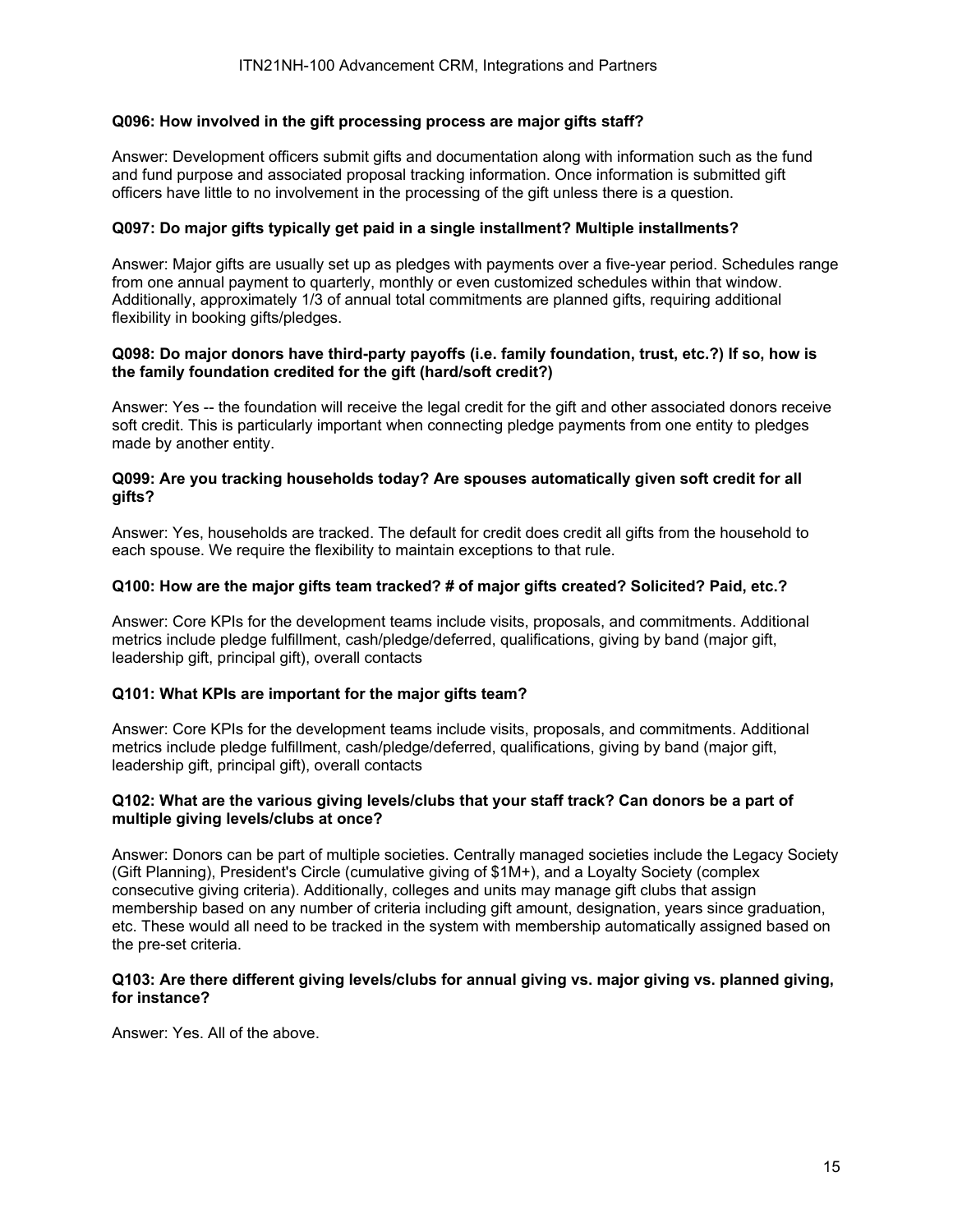#### **Q104: How are annual gifts typically solicited? Do larger annual gifts go through similar processes as major gifts?**

Answer: Annual gifts are solicited via phone, direct mail, email, text message and social media. The major gift process is not typically used to solicit annual gifts, but occasionally a development officer will close a larger annual gift in conversation with a prospect. We typically get a good amount of larger annual gifts through the standard direct marketing channels, especially direct mail.

#### **Q105: How many Annual Giving staff are there?**

Answer: There are seven annual giving staff members.

#### **Q106: What type of segmentation does the annual giving team do? Is it done in house or by an external vendor?**

Answer: All segmentation is completed in-house for annual giving appeals. Typically we segment by preferred unit of graduation, giving history or major or department.

#### **Q107: What format do appeals go out in? Email? Mail? If mail, do you work with a mail house/caging vendor?**

Answer: Appeals go out via phone, direct mail, email, text message and social media. We work with a mail house for the majority of our mailings, but we also have an in-house mail suite for smaller projects.

#### **Q108: How is the annual giving team's success tracked? What other KPIs are important for the annual giving team?**

Answer: The primary KPIs used to track annual giving success are overall revenue, overall donors, leadership annual giving revenue (gifts between \$1k and \$10k), leadership annual giving donors (gifts between \$1k and \$10k), donor retention, and undergraduate alumni donors. We have monthly and annual dashboards that track these KPIs overall and by each college and unit. We also track progress on each direct marketing project by quarter.

#### **Q109: Are gifts entered in batch or one by one?**

Answer: Both, depending on the type of gifts; however, the majority of gifts are entered by batch.

#### **Q110: How do gift records get pushed to the Finance Office?**

Answer: Gifts are pushed via a nightly transfer, if appropriate, to the financial accounting system; however, not all gifts are transferred. This transfer is supported by several reconciliation reports – both manually produced as well as system-generated.

#### **Q111: Row 61: Enter text messages as a contact report in the system. Is the requirement to classify personal, one to one text messages from DO's? Or are they talking about automated text messages?**

Answer: This requirement is referring to one-to-one text messages between a DO and a donor or prospect.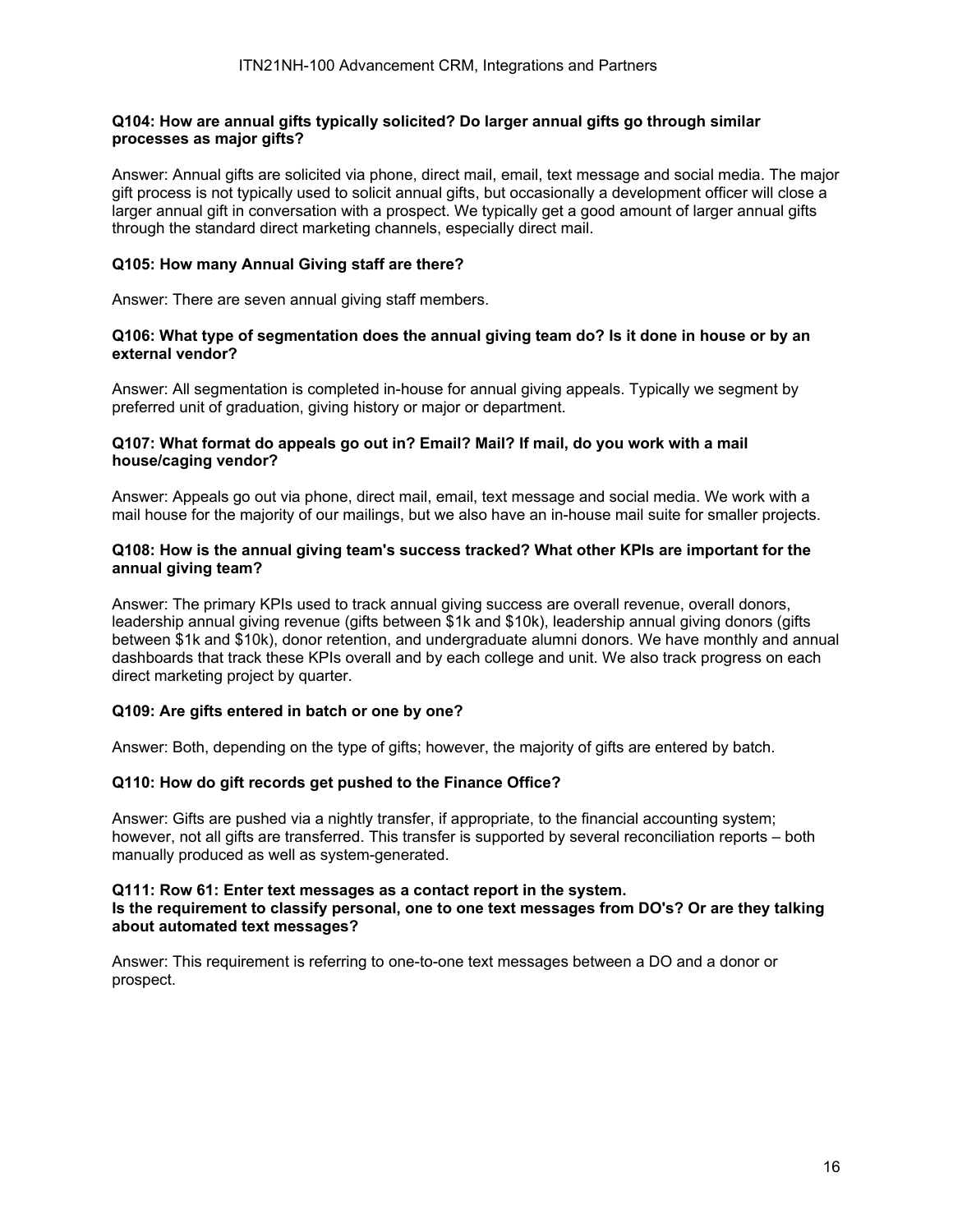## **Q112: Row 200: Record the topics and content of text messages from alumni and donors on the entity record.**

#### **Is the requirement to classify personal, one to one text messages from DO's? Or are they talking about automated text messages?**

Answer: This requirement is referring to one-to-one text messages between a DO and alumni and/or donor.

#### **Q113: Will you key or scan directly into the new database or use an outside Cager? If outsourced, which one do you use?**

Answer: The solution should be agile enough to meet all approaches – direct data entry by the Gifts team, scanning of barcodes by the Gifts team to populate gift data, and data entry and/or data transfers from an external vendor. Currently, outsourced gifts are managed via a bank lockbox.

## **Q114: How many direct mail house mailings per year?**

Answer: We send 20-30 direct mailings per year.

## **Q115: How many direct mail acquisition mailings per year?**

Answer: We do not typically use direct mail for acquisition purposes as our ROI isn't very good. We plan to send 5-10 mail pieces that will involve acquisition audiences in the upcoming year.

## **Q116: Any other mailings like Planned Giving, etc?**

Answer: The gift planning team has a robust direct marketing strategy. Additionally, teams such as donor relations, communications, alumni relations and the college and units deploy direct marketing communications beyond the scope of the central annual giving program.

#### **Q117: How many phone numbers do you have?**

Answer: 1.2M (includes all active phone numbers on any record) from 873K entities.

#### **Q118: Do you do any outbound telemarketing? If yes, is it in-house or outsourced?**

Answer: The central annual giving team oversees the phonathon program, the day-to-day management of which is sourced to RuffaloNoelLevitz (RNL) and they are embedded in the UF team. The phonathon is physically located on our campus.

#### **Q119: Do you have inbound call center services that are linked to the database?**

Answer: No.

#### **Q120: R307 - Integrate financial and fundraising reports from PeopleSoft and the CRM. Can you explain this requirement more fully?**

Answer: Peoplesoft is the source of record for spending and current money available in funds, while Advance records what money has been historically raised for a fund. Currently, reporting both sides of that equation is a manual process for our Donor Relations team who must report to donors on fund utilization in their endowment reports.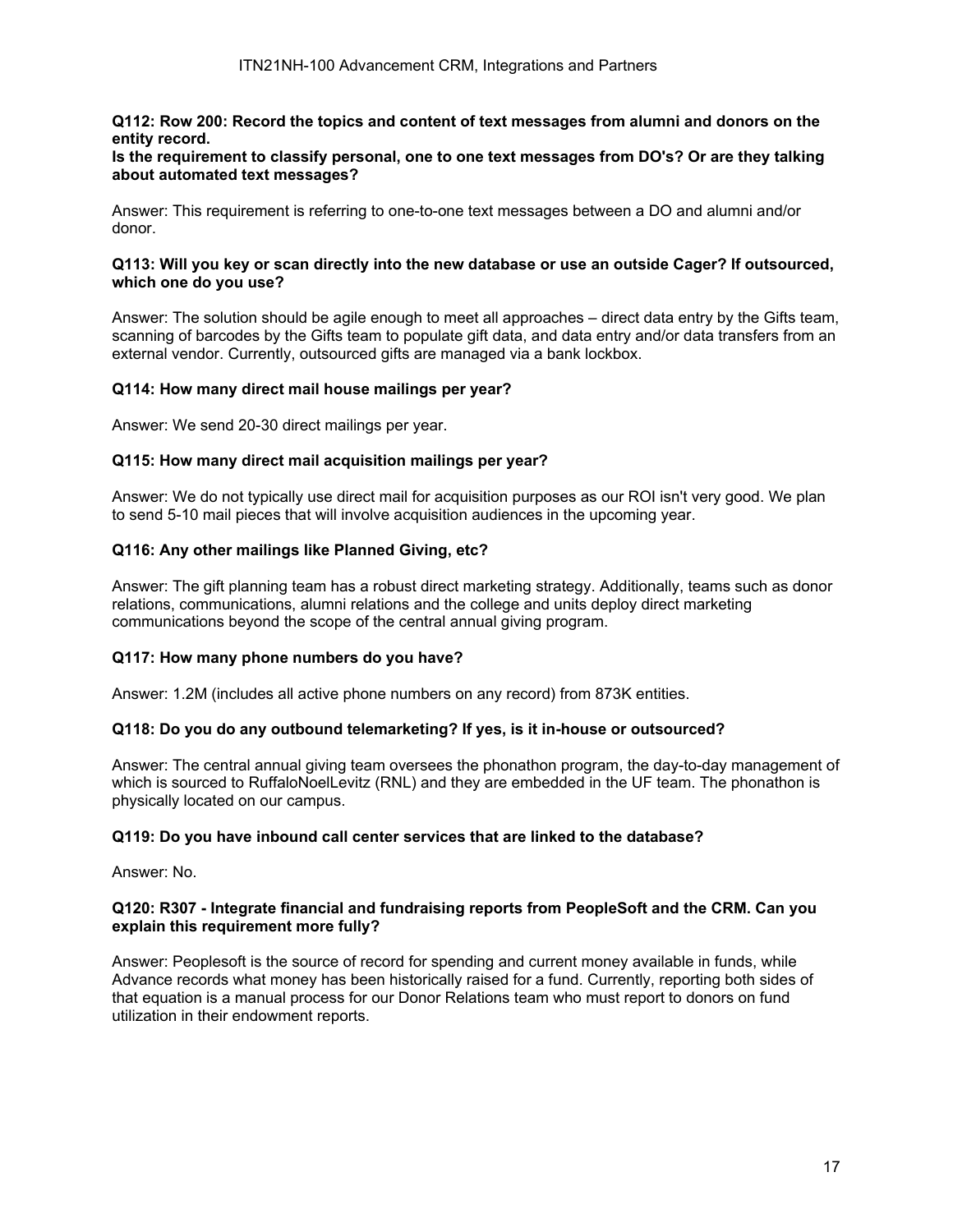#### **Q121: R804 - Integrate the sunsetting process into the proposal tracking process. What do you mean by sunsetting process?**

Answer: Sunsetting refers to a set of business rules that are applied to our manager assignments and proposal records. In both cases, determining factors for either removing an assignment or closing a proposal record are based on activity entered by development officer (i.e. contact report, task, strategy) within a specified window of time.

#### **Q122: R965 - Set a sunsetting timeline automatically within the PSR workflow. Please explain what PSR workflow is.**

Answer: Future State process maps will be provided to the selected CRM vendor that describe the PSR workflow. This requirement articulates the ability to set timelines within the CRM that allow a prospect to be "sun-setted", or removed from a portfolio, after a certain period of time.

#### **Q123: R0791 - Determine the method of preferred notification for correspondence relating to the data request/ticket. Question: What does data request/ticket refer to here please?**

Answer: Examples include an ad-hoc data request or analytics projects for our data teams, an update to an entity's record for our records management team, updates to prospect/proposal information or requests for prospect research for our prospect management team. The requestor would be able to indicate their preference for being notified of the fulfilled request (or for any communication regarding the request), including both in-system notification or email.

#### **Q124: As you already have Salesforce instance/licenses, can the proposed solution be its own Salesforce instance, or should it sit on the same Salesforce org?**

Answer: Any core CRM platform will need to be integrated into our current stack.

#### **Q125: What are the current Salesforce licenses in place today? (Ex: addition of Sales Cloud licensing, Service Cloud licensing, etc.)**

Answer: The Foundation currently has a Salesforce instance for Marketing Cloud.

### **Q126: With 400 user licenses required, on average:**

**How many staff need membership, events and donation processing functionality access? How many staff need business development (opportunity management) functionality access? How many staff need Case management (manage request tickets) functionality access (R0774 – R0789)?** 

Answer: Respectively: 25, 250, 75-100

#### **Q127: Is there an existing System Integrator currently assisting the organization on Salesforce? If yes, how much work has been done in-house versus with the current System Integrator?**

Answer: None

#### **Q128: Can the software licensing and implementation services be provided by separate vendors as a co-bid?**

Answer: If a separate PO would be required for the license and service, each vendor should respond separately, but indicate in the documentation the partnerships. If one PO to one vendor partner was acceptable, then that partner should be the one to respond.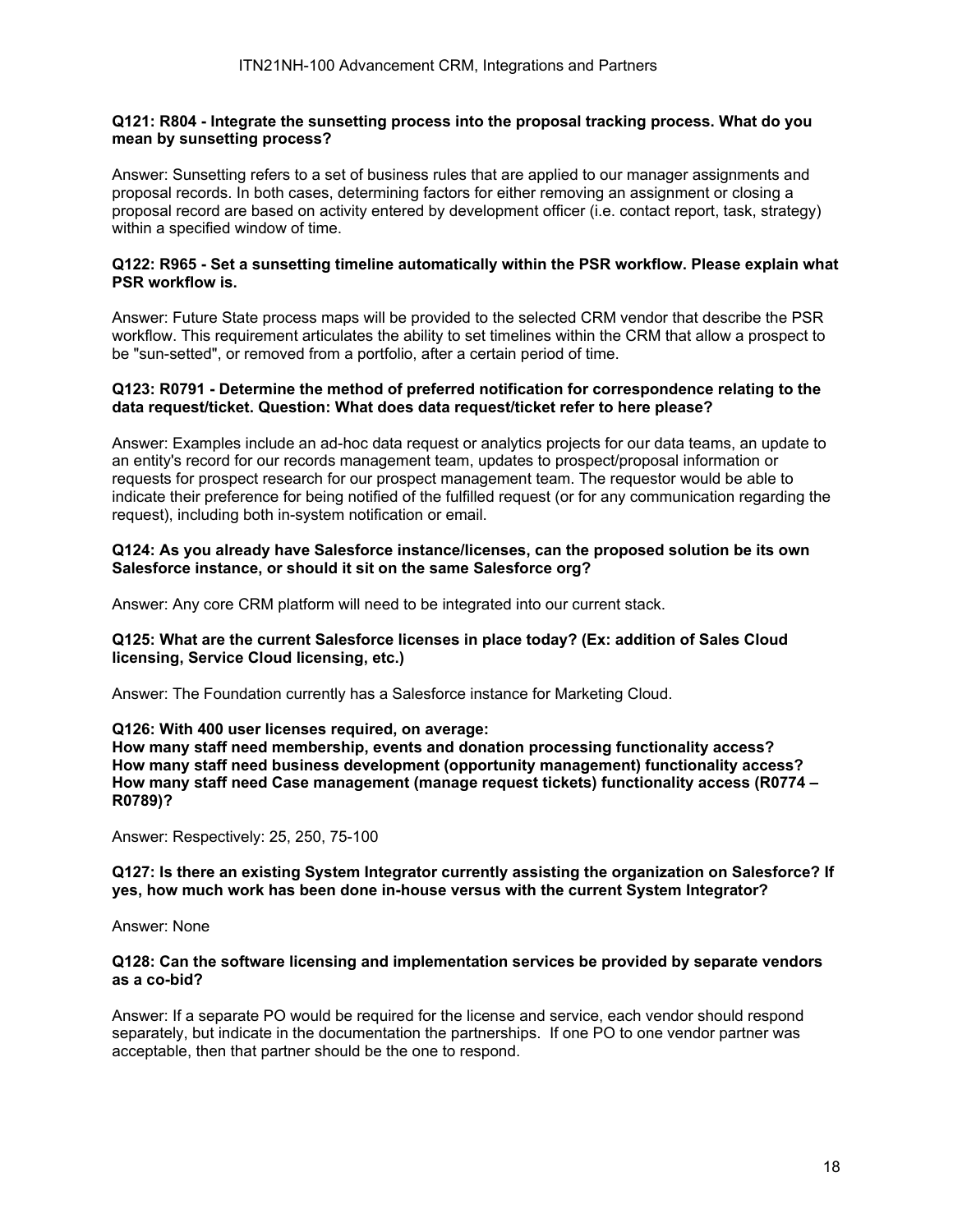## **Q129: Do you have a preferred SMS/iMessage vendor?**

Answer: No preferred vendor, but preference that the vendor can integrate with Salesforce Marketing Cloud

## **Q130: Is UoF satisfied with GiveGab? Would UoF consider replacing GiveGab if the new CRM provided integrated online giving functionality? What is the annual cost of GiveGab?**

Answer: Yes, we would consider another online giving solution if it offered the necessary functionality and better integration with the CRM.

#### **Q131: Is UoF satisfied with CVENT? Would UoF consider replacing CVENT if the new CRM provided native event registration and management? What is the annual cost of CVENT?**

Answer: We would be open to another event registration and management solution if it offered equal or greater functionality AND greater integration with the CRM product. We are on an annual contract, but due to lead time on events, migration to any new solution would take a minimum of two years.

#### **Q132: R0385 – What functionality do the volunteers logging in to the system need? What tasks will they be performing and what data will they access?**

Answer: Depending on the volunteer level, they may simply be accessing their own volunteer activity, or they may need to see the activity of all members within a defined area or membership set. They may need to establish plans, budgets to support those plans, log engagement activities, communicate with defined membership sets. They may need to leverage email addresses for the membership set, but not necessarily have direct access to that data (able to view/download it).

#### **Q133: It is assumed that all the existing data needs to be migrated to the new solution. Please confirm.**

Answer: About 95% will need to be migrated.

#### **Q134: Please share information on amount of data to be migrated into the new CRM system, including (donor records, prospects, documents, etc.)?**

Answer: 1.3M entities and 6M gift transaction records and all associated demographic data and associated relationship data.

#### **Q135: Is UF expecting increase in the transactions, users as against the existing values? If Yes, what is the expected yearly rate of increase?**

Answer: As a function of our business, we expect an increase in gift and pledge transactions (~7K per year). With new functionality we also anticipate an increase in the types of activity tracked within the system (e.g. events, contacts, affiliations, etc.). The number of users may increase; however, I see this as less of a factor.

#### **Q136: We understand the current physical infrastructure of Advance is maintained internally and on-premises by the Advancement IT team. We assume there are no specific constraints to be onpremises, and you are open for cloud based solutions. Please confirm**

Answer: Yes.

**Q137: We are assuming you are open for both Custom and/or SaaS based solutions for Advancement Engine Next initiative. Please confirm** 

Answer: Yes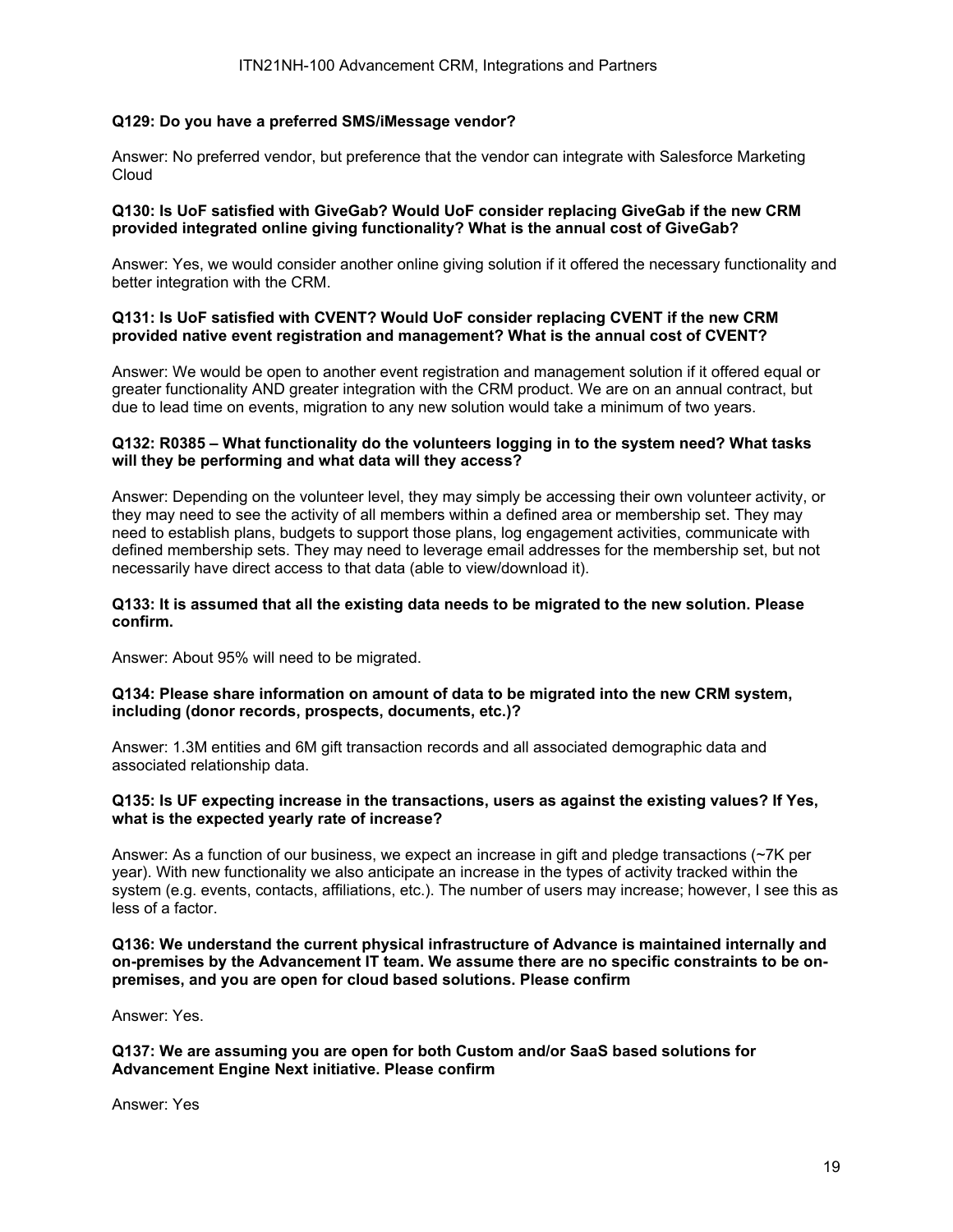#### **Q138: Is your current implementation at one central location in US, or is distributed across multiple geographies within/outside the US.**

Answer: Current implementation resides in the US at one primary location with backups geographically dispersed within the US.

#### **Q139: Please indicate a various roles for the application along with a tentative user count?**

Answer: Alumni Relations (50); Business Analysts (15); Communications Staff (15); Deans, Directors (20); Donor Relations (10); Executives (15); Finance & Accounting (10); Fundraisers & Support Staff (200); Gift Processors/Records Management (25); Limited Use (Consultants) (20); Project Management (5); Prospect Researchers (15); Report Writers (15); Service Accounts (10); Sys Admins (5); Talent Management (10); Test Accounts (10)

#### **Q140: Is there a requirement for using multiple currencies or multiple languages?**

Answer: Not at this time

#### **Q141: Does UF envision any functionality to store documents into an external system? If yes please share the details of those systems?**

Answer: We have a homegrown document management system ( and the expectation is that new solutions would be able to integrate with this platform.

#### **Q142: Does UF envision any functionality to e-sign documents?**

Answer: Yes, see R0906. There is a desire for e-signature functionality.

#### **Q143: Are there any strategic initiatives around annual giving/online giving initiatives that could be shared to more specifically inform the requirements around the online giving lot?**

Answer: For online giving, we are looking to remove as many barriers to giving as possible, while continuing to collect the data we need for our business purposes. This could include abilities such as designating multiple funds per transaction, mobile wallet, login for saved contact information, saved payment information, etc.

#### **Q144: In your count of 400 plus users, do you plan on having non-staff users (e.g. volunteer access)?**

Answer: Our 400 user count does not include volunteers, but we hope to provide system access to nonstaff users in the future, including volunteers, Gator Club leadership, etc.

#### **Q145: Are users expected to run reports and to what level of reporting do they perform? Break out by user groups – Support teams to Executive Staff. How many staff write reports?**

Answer: All users (400-450) should be able to run reports and configure which reports/charts appear on dashboards & create simple look-ups; Of those, we anticipate that there will be 35 or so power users that can create/write more complex queries, reports, charts, & dashboards.

#### **Q146: Describe your training program. Do you have dedicated staff developing and providing training? What kind of training (just in time, helpdesk, formal class room training)?**

Answer: We have a Talent Management team that is tasked with training broadly speaking. Within the data teams, there are limited training resources currently; however, we have incorporated additional staff for training into the implementation plan.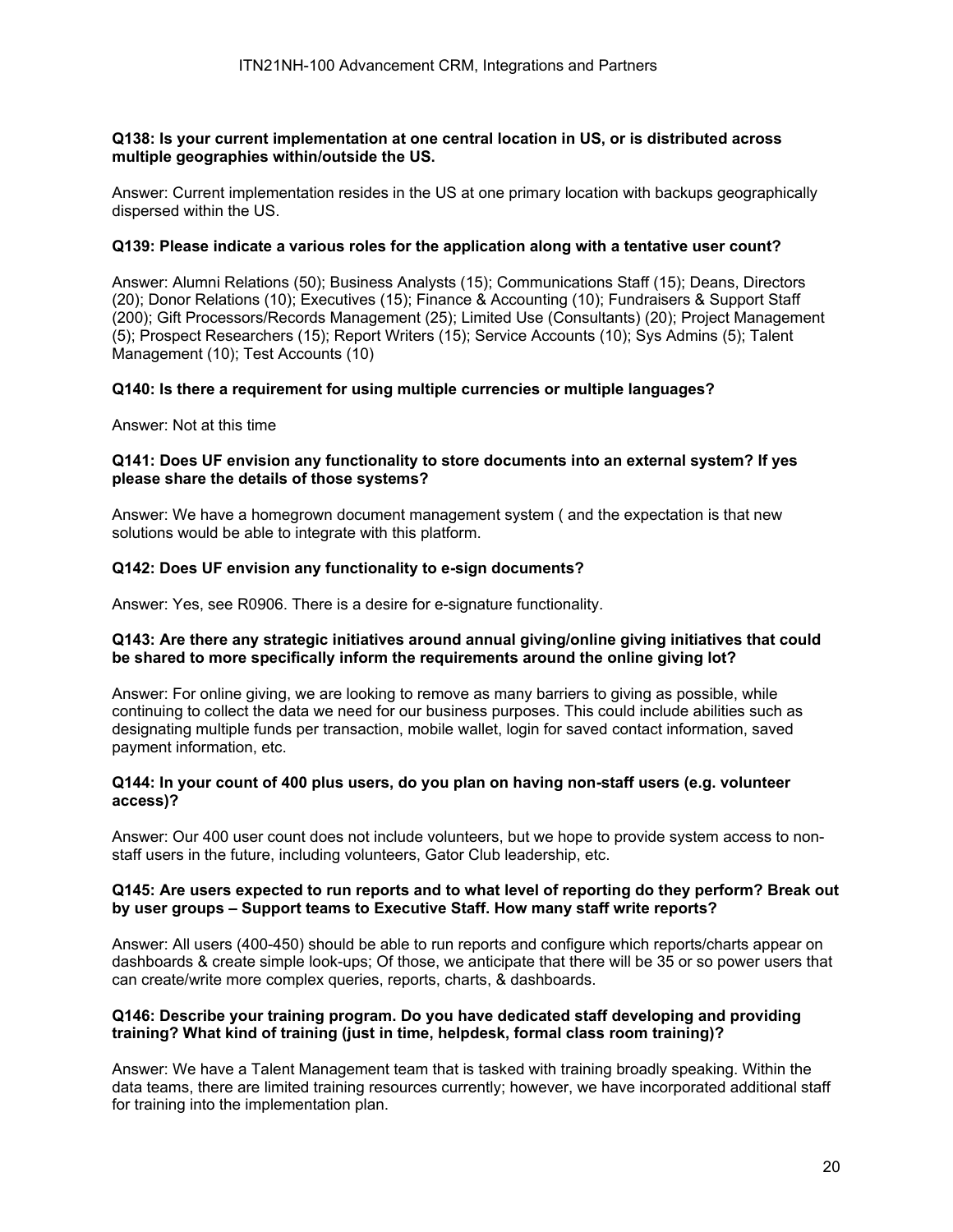## **Q147: R0531 – Please provide example of handwriting to text or dictation translation use case.**

Answer: A gift officer is on a visit and can dictate the call report directly into the system.

## **Q148: R0942 – Need use case example "Allow for ad-hoc and en masse redaction of portions of document images, as defined by UFF business requirements.".**

Answer: The Foundation sometimes needs to redact portions of imaged documents. It wishes to define a region of a document and redact the information in the same physical location of the document. It may have to do this on hundreds or thousands of documents.

## **Q149: How many users would need access to the CRM and the other systems. Of that, how many are considered gift officers?**

Answer: 400-450; about 200 who are gift officers or their support staff that enter data on their behalf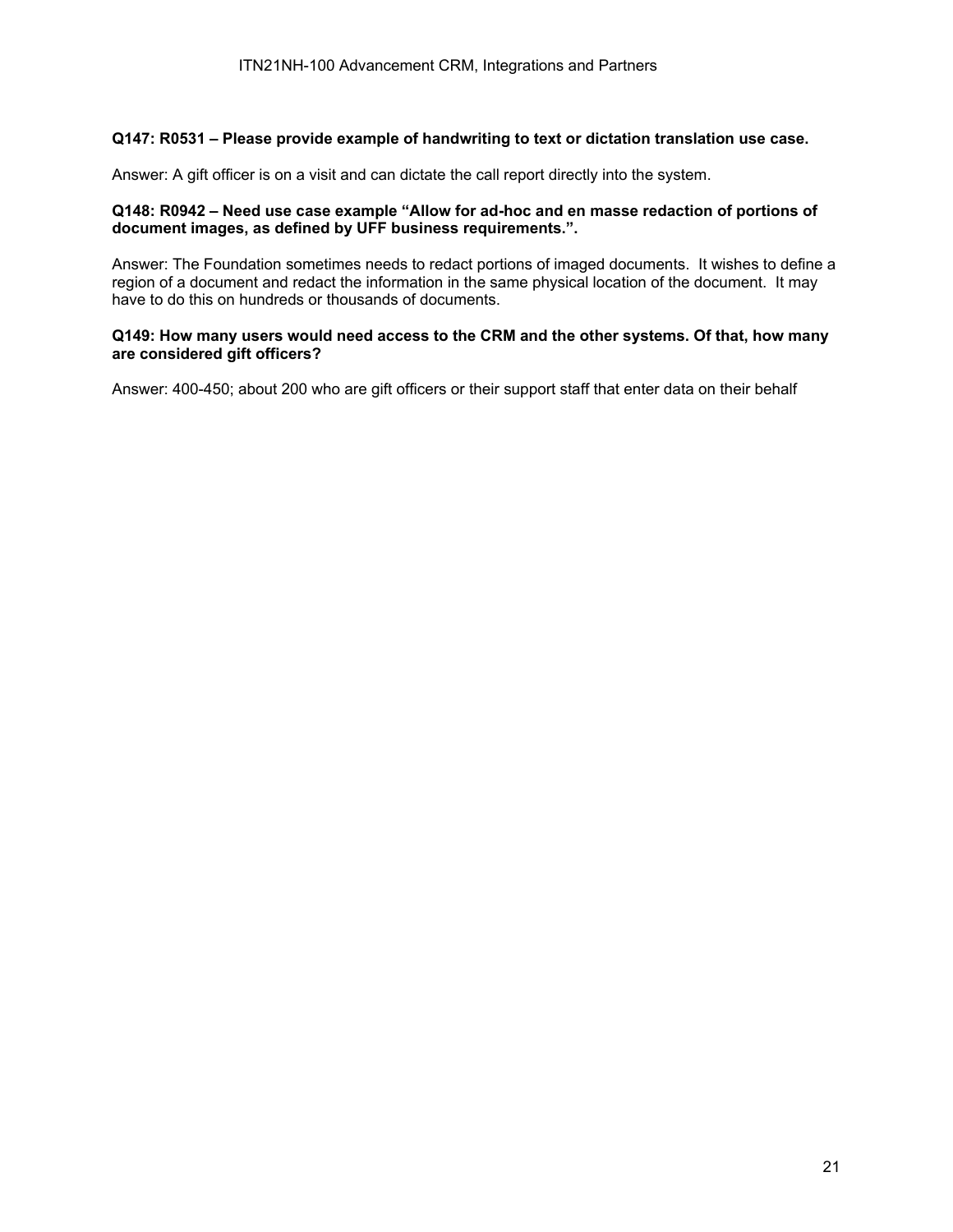## **Q150: Current data allotment by tables & rows?**

Answer: We have hundreds of tables to track 1.3M entities and their 6M+ gifts and pledges

## **Q151: How many new Entity records (ex: new Alumni records, new Friend records, new Organization records, etc) are estimated to be added on a yearly basis?**

Answer: Friends - 11,500, Parents - 11,000, Students - 22,000, Corporations/Orgs - 1,000

#### **Q152: How many new gift/pledge records are estimated to be added on an annual basis?**

Answer: 225K

#### **Q153: What is the anticipated number of automated reports to be generated on a yearly basis (example: Lot Requirements - R0165)?**

Answer: This is difficult to answer without having a conversation about context. We anticipate that there would be 100-150 different reports, but those might need to be filtered further and generated for each unit (25) on a regular basis (weekly, monthly, and/or quarterly).

### **Q154: When implemented, what is the anticipated level of usage (as measured by log-ins) for the services described in Lot 3: Communities and Portals?**

Answer: Since we do not have this functionality currently, we're estimating about 1500-2000 logins per month.

#### **Q155: Is it possible to provide examples for Gamification requirements?**

Answer: Badges/points/rewards generated against individual performance goals and/or based on average population performance. These can be generated for different teams based on their goals (i.e., fundraising, data entry, training achievements, etc.)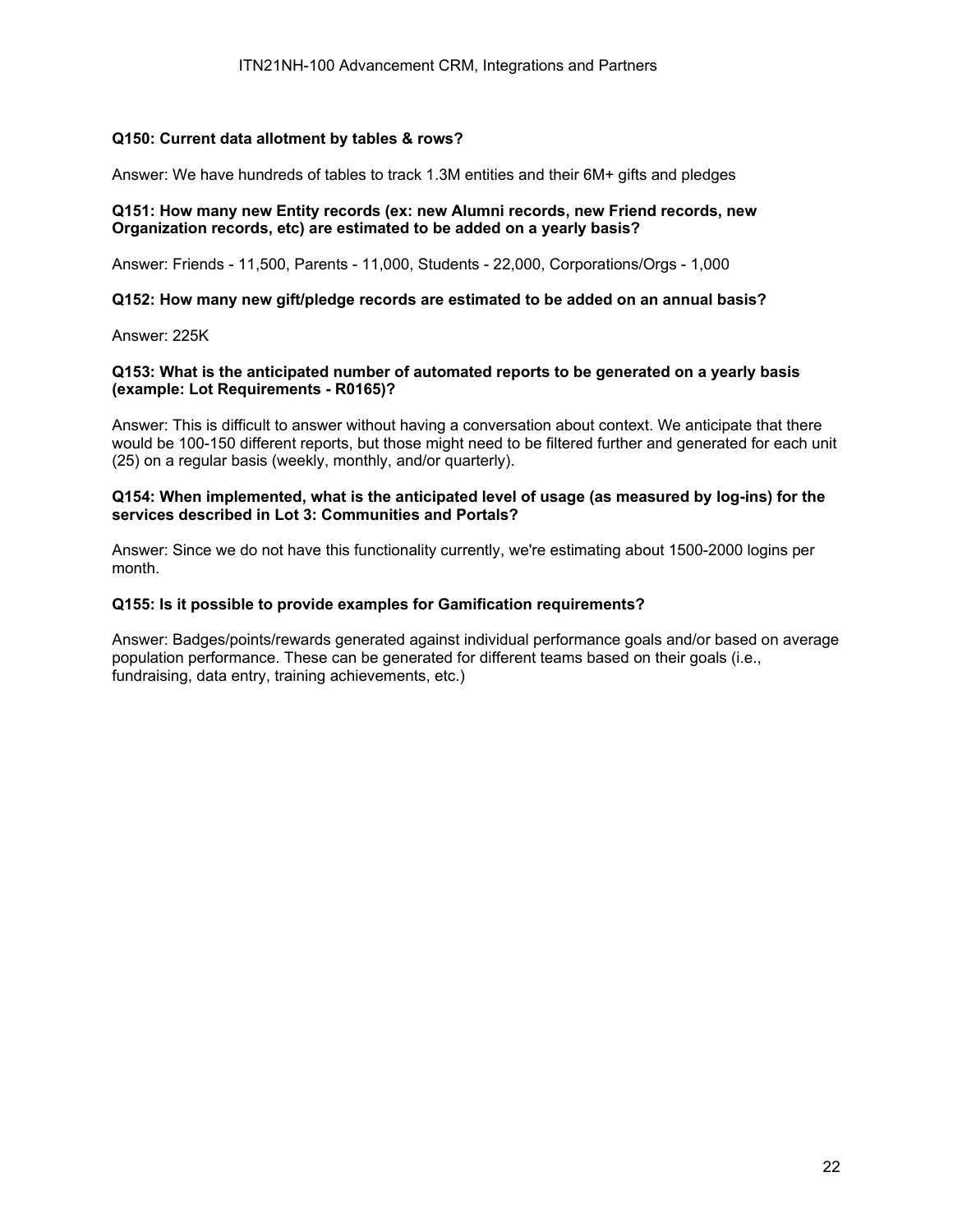# **Lot 1 or 2**

#### **Q156: R0586 – Need more detail "Use integrated autofilled contact reports that draw information from emails with prospects."**

Answer: UFF wants the ability to have a contact report autofill with information that can be found in an email with a prospect (e.g. areas of interest, gift amount, next steps)

#### **Q157: R0685 – Need use case examples "Contain and utilize workflow features such as looping, ifthen-else, and passing variables.".**

Answer: Appendix 2f shows an example of a flow where certain actions occur based on what information is provided -- free membership, no life annual follows one flow, a gift follows another flow. The Foundation wants an integration environment that allows for some programmatic workflow to handle these situations.

## **Lot 1 or 7**

## **Q158: Any specific desires for AI or machine learning in the solution?**

Answer: Ability to predict optimal segments and timing for asks.

## **Lot 1 or 3**

#### **Q159: Does UF has any requirement of developing Custom Branded User interface?**

Answer: Yes. For the donor portal, we would definitely want a customized, branded look that aligns with the brand and can change as the brand matures or changes. For core CRM, some interface customizations including some colors and logos.

#### **Q160: Does UF has any requirement of enabling mobile interface? If yes then does UF is looking to for custom branded user interface solution?**

Answer: Yes, a mobile interface for both CRM and donor portal are a must. They must also be customized around the same level as the desktop/app version.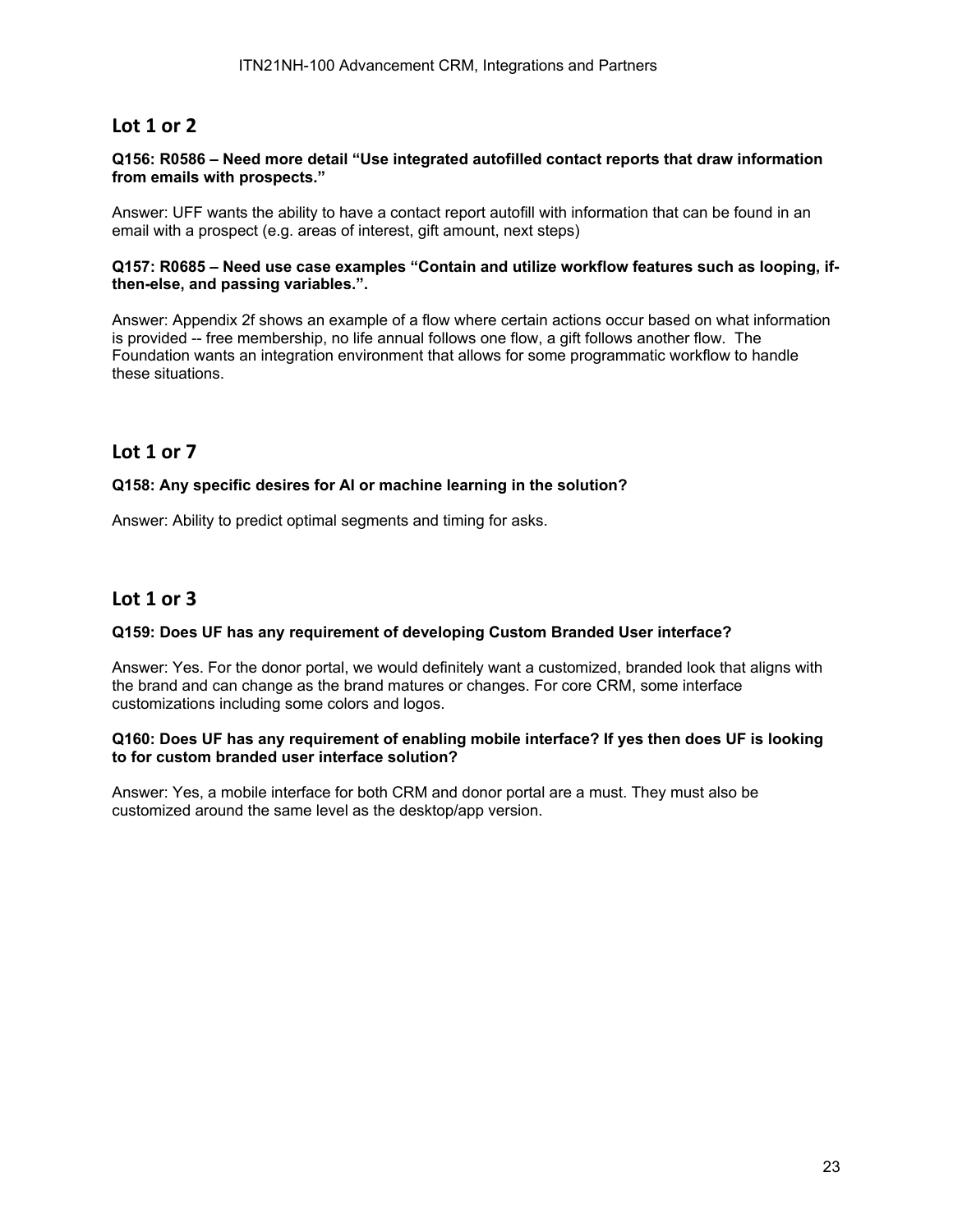# **Lot 2 Questions**

#### **Q161: Could you please help us in understanding the integration touchpoints i.e., existing solutions to proposed solution & existing Financials system to proposed financials solution, & existing Campus solutions to customer engagements business objects?**

Answer: The Foundation desires to have an integration platform that is extensible enough to accomodate any number of integrations between solutions. Appendix 2 provides some typical integration use cases. Important future use cases include integration between the new core CRM and a new community portal, online giving environment, event management system, digital marketing solution, and data repositories (whether it be a conformed data warehouse, data lake, operational data store, or data mart. There is also a strong desire to integrate siloed data environments so that a consistent semantic layer can be leveraged (perhaps through virtualization) allowing for back end systems to be swapped without the need to alter all of the dependent reports and data streams. Appendix 1 shows the current state application architecture and integration of applications apart from the new solutions sought under this ITN will be needed. For example, under the Finance, Accounting, and Legal heading you will find PeopleSoft Financials as the accounting, assets, expense, and financial reporting solution. Data from that application may need to be integrated with the new core CRM, a data repository (warehouse or operational data store), or with the in-house produced AdvancementHUB. Integration with data contained in the campus' data warehouse (UF) is also a key use case. This data may be integrated with the core CRM or with Foundation data repositories.

#### **Q162: Would you provide API and Webservices for those systems which require integration?**

Answer: The Foundation would like to have an integration environment that keeps the amount of coding to a minimum. An integration environment that already has pre-built connectors to commonly used Foundation data sources is preferable. However, the Foundation does want the flexibility to easily create custom connectors to data sources that might not have pre-built connectors -- that could be through the consumption of a Web service or API. The Foundation also wants the ability to reuse as many integration objects as possible, to reduce the overall integration overhead. UFF also would like an integration environment that allows easy consumption of its own data through Web services or API (perhaps as simple as a checkbox to expose an API or Web service).

#### **Q163: Does the existing system integrations support REST API and WSDL?**

Answer: Some applications in the UFF stack may support REST API and WSDL. However, several of the current integrations have been accomplished through custom point to point integration created by scripts and stored procedures. See Appendix 2 for examples of integration use cases and the current integration process.

#### **Q164: Can you please provide us the required integrations with Give Gab Enterprise and other systems?**

Answer: The Foundation seeks an integration between Give Gab and the core CRM, including both transactional and biographical data. Give Gab data should also feed into Salesforce Marketing Cloud for potential marketing journeys and possibly receipting. Data from Give Gab may also be placed into other data repositories, such as a warehouse or operational data store.

#### **Q165: Provide names of the tools and websites for which you are expecting integrations.**

Answer: The Foundation desires to have an integration platform that is extensible enough to accomodate any number of integrations between solutions. Appendix 1 provides a listing of solutions and tools currently in use by the Foundation. Important future use cases include integration between the new core CRM and a new community portal, online giving environment, event management system, digital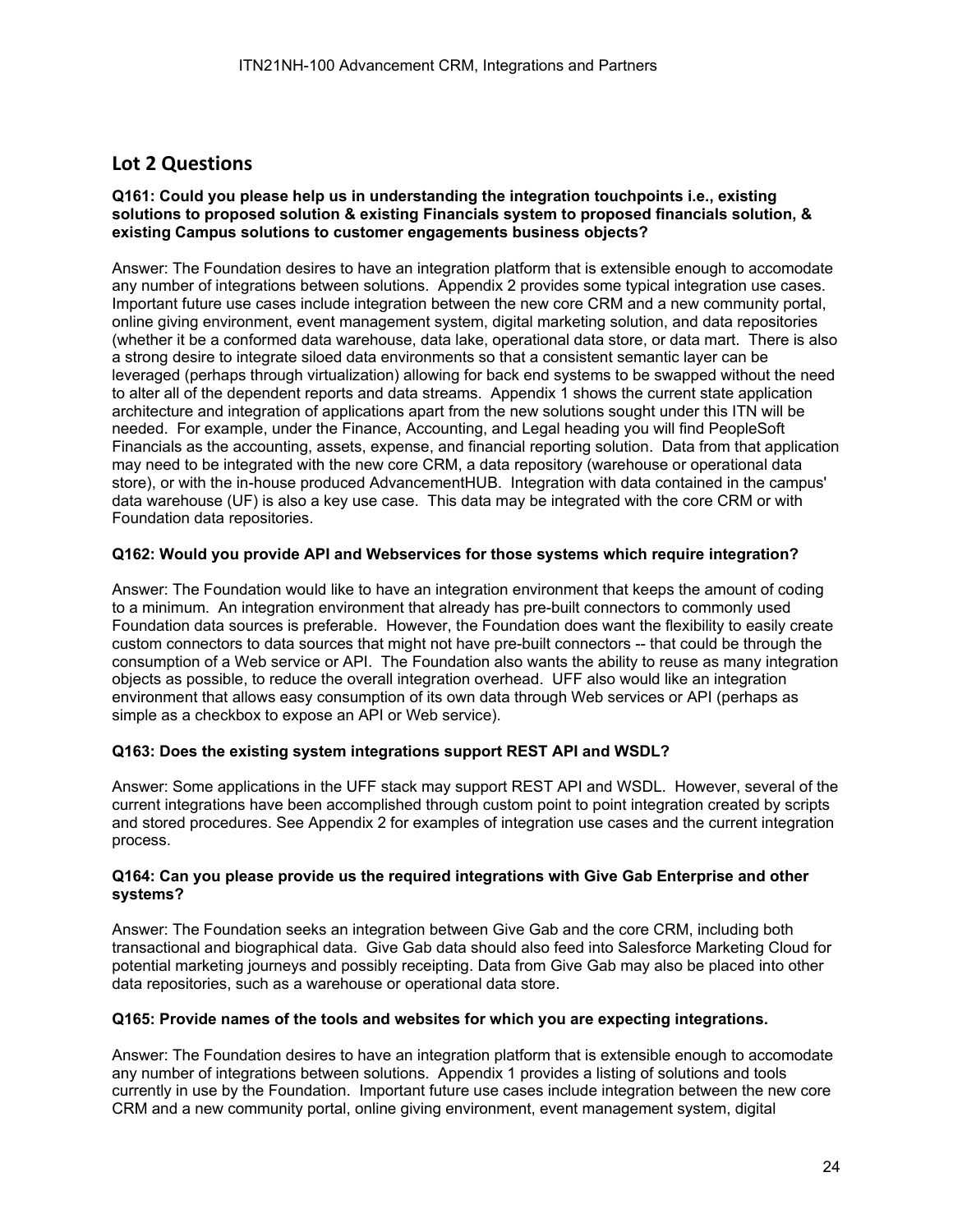marketing solution, and data repositories (whether it be a conformed data warehouse, data lake, operational data store, or data mart.

#### **Q166: The Foundation's primary online giving platform is Give Gab Enterprise. The Foundation has been using this platform for 3 years and will continue for at least 2 more years with a redesign soon to improve the donor experience – What are the university plans on online payment system in near future?**

Answer: Either deeper integration of the GGE platform with the central CRM or potential replacement based on capabilities offered by the CRM vendor or their preferred partners.

#### **Q167: Do you have any middleware in place towards integrating multiple applications, if yes, what is the middleware currently in place?**

Answer: We do not have current middleware tools (please see Lot 2 requirements)

#### **Q168: Do you have any SMS solution as part of marketing automation/ Engaging with students? If yes, who is the vendor? If not, are you looking for SMS solution?**

Answer: We do not currently have SMS as part of any marketing automation. We may be looking for an SMS solution in the future, but there is no active search at the moment.

#### **Q169: How involved are your IT resources in your day-to-day operations? Does your Advancement team have technical resources on staff?**

Answer: The Foundation has technical resources on multiple teams that support the day-to-day operations covering the application, data, and technical stacks.

#### **Q170: Row 540: Integrate all social media platforms with an email marketing tool. Can they list social media platforms that need to be integrated? Can they provide specs or use cases on what is meant by integrate?**

Answer: We would want to be able to capture and leverage data from the major players in the space right now, such as Facebook, Twitter, Instagram, and LinkedIn. Ideally, we would like to integrate social as part of digital marketing journeys and capture social identities, email addresses, interests, and other known information as part of the constituent's CRM record.

#### **Q171: Row 549: Execute tasks based on triggers such as receipt of email. Personal emails or programmatic emails? If programmatic, please share examples of tasks that need to be executed.**

Answer: The emails could be triggered from an automated system email or an email from a vendor who sends a specific email saying that it is ready for a data set to be sent to it or ready for a data set to be downloaded from it.

#### **Q172: Is there a pre-defined choice of middleware platform for integration, based upon UF corporate/enterprise guidelines?**

Answer: We are vendor agnostic and will select the best product based on requirements as laid out in Lot 2.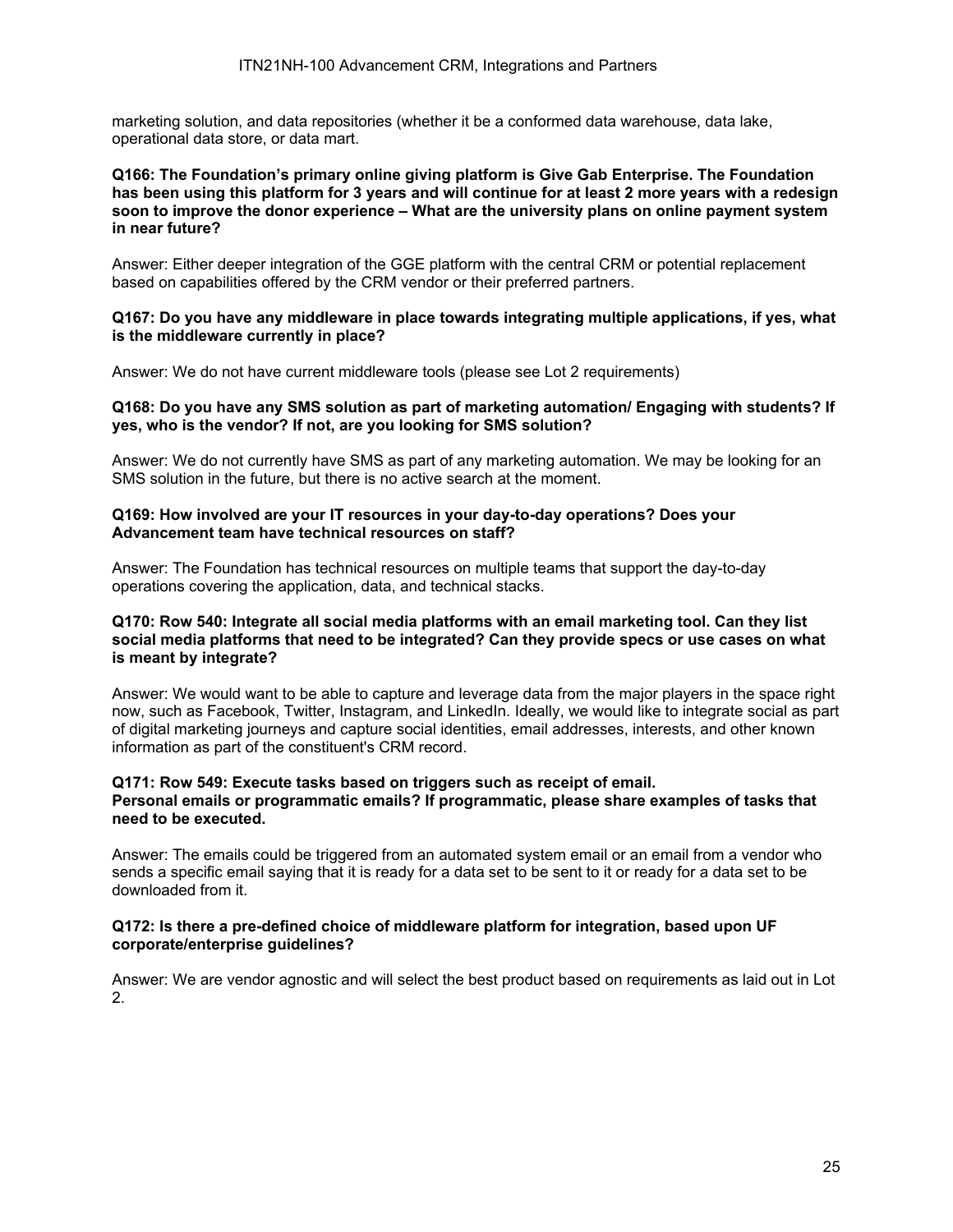**Q173: If integration solution has to support the existing environment as well, does this mean that there will be integration twice - first with existing environment and later with a new solution? Please confirm.** 

Answer: There are some cases where an interim integration may need to take place. The Foundation wishes that the integration solution be flexible enough to handle any situation.

#### **Q174: Is there any sensitive data involved in integration, which requires encryption or masking at data movement and data rest? If yes, please eloborate**

Answer: The Foundation does have data that needs encryption during movement and at rest. There may also be future use cases for masking data as better solutions will provide for expanded use of data. Please note that donor records are confidential to the greater UF community and are exempt from public records law.

#### **Q175: For avoiding Vendor lockin : Are there any prefered open source technologies or open for suggestions**

Answer: The Foundation is open to any solutions.

#### **Q176: What will be volume of data we will be dealing in integration in an hour**

Answer: As much as 150-250 GB.

## **Q177: R0018 - Please define dashboard**

Answer: The Foundation would like to be able to use an integration platform to supply data for dashboards in other solutions such as in the core CRM. That way team members only have to look in one location for all relevant information.

### **Q178: R0187 - Please provide more detail around "completion status from external process".**

Answer: The Foundation would like the ability to generate a completion status message from an integration platform that can be consumed into another solution, such as the core CRM. This will allow them to use a dashboard to understand if all of the data was transferred successfully.

#### **Q179: R0578 - Need to understand what you mean by "Auto-pull"?**

Answer: The Foundation wants the ability to automatically identify missing information in a record and execute a transaction to populate the missing data from the appropriate repository (such as a master data repository). For example, let's say that an employee contributes to a fund. The contribution comes across without the employee's campus address. The process would identify that it is an employee and execute a pull of information from the Human Resources system of record to complete the address information.

## **Q180: R0632 - What 'logic' ? Who's "master data management"?**

Answer: The Foundation wants the ability to embed logic into an integration. The master data referred to in the requirement is the Foundation's master data environment (in whatever form that might take).

#### **Q181: R0668 - which mobile applications?**

Answer: Mobile applications associated with any of the application stack listed in Appendix 1. The Foundation also has some mobile applications built on the Essenza platform.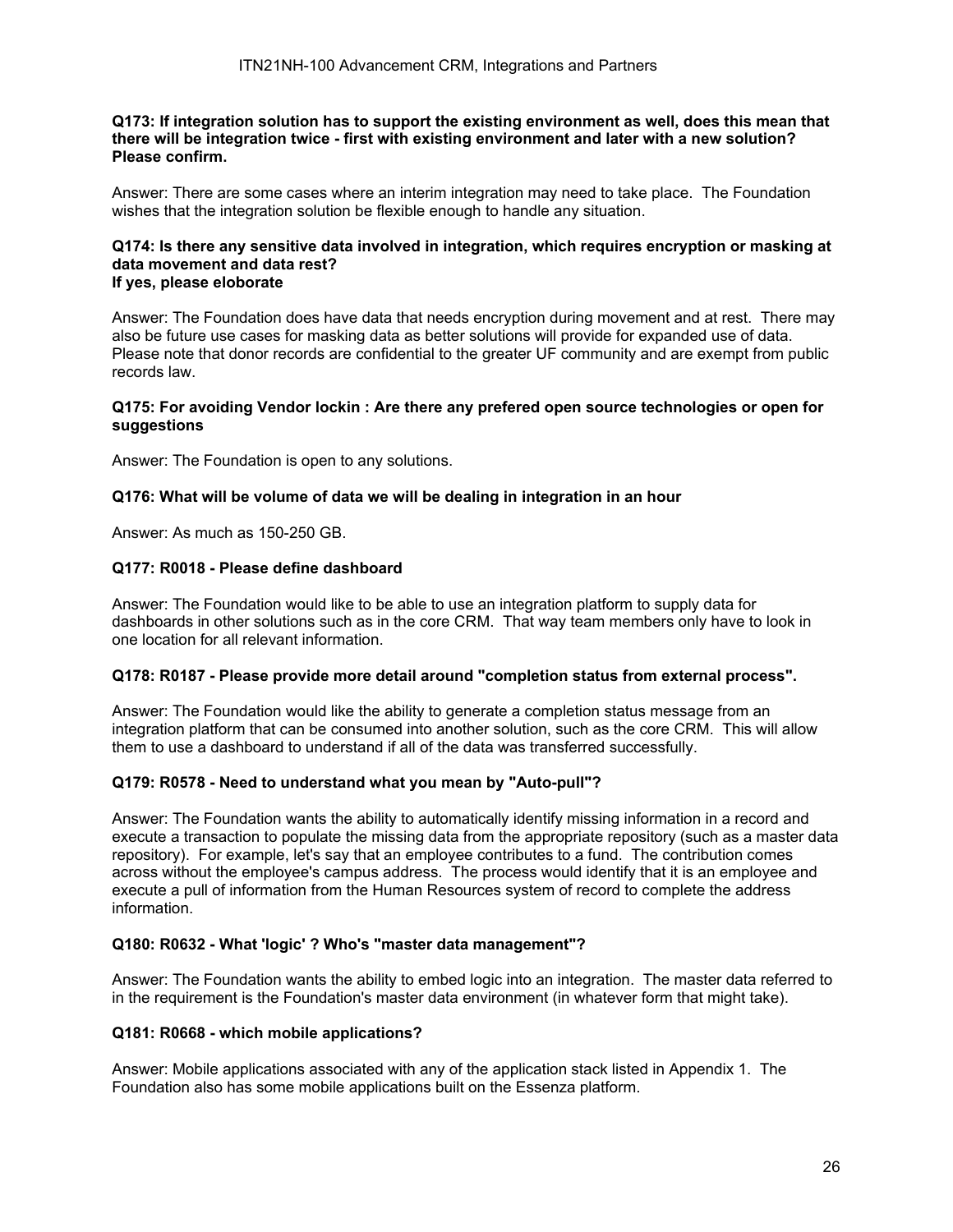## **Q182: R1025 - Is there a list of Univ apps and data stacks?**

Answer: Applications utilized by the Foundation are found in Appendix 1.

#### **Q183: R1028 - Please define "Directly move"?**

Answer: The Foundation wants the ability in some circumstances to integrate data directly between two solutions without involving an intermediate solution or environment (beyond the integration environment).

#### **Q184: R1029 - Please define "Directly move"?**

Answer: The Foundation wants the ability in some circumstances to integrate data directly between two solutions without involving an intermediate solution or environment (beyond the integration environment).

#### **Q185: R1030 - Please define "Directly move"?**

Answer: The Foundation wants the ability in some circumstances to integrate data directly between two solutions without involving an intermediate solution or environment (beyond the integration environment).

### **Q186: R3033 - Please list proprietary vendor data products.**

Answer: The Foundation engages vendors for particular data services such as data cleansing and wealth screening.

#### **Q187: R1034 - Please define change data capture? i.e. log mining?**

Answer: Change data capture is the ability to see where data was changed in a database or repository and replicate that change automatically to another data store. For example, this could be used to fuel a data hub transaction to update a master data environment which in turn updates several client systems - such as a change of address.

### **Q188: R1036 - What does "Function as a component within an overall logical data warehouse strategy." mean?**

Answer: The Foundation is taking a logical data warehouse approach -- meaning that not everything will be contained in a conformed warehouse but, from the user experience it will appear to be a seamless repository. This might be accomplished through a virtualization approach or through other technology. The integration platform should be able to support the logical data warehouse approach.

#### **Q189: R1040 - Should this be in Lot 7?**

Answer: This requirement is about the integration platform supporting the architecture, not performing the functionality in Lot 7.

#### **Q190: R1041 - Should this be in Lot 7?**

Answer: This requirement is about the integration platform supporting the architecture, not performing the functionality in Lot 7.

#### **Q191: R1042 - Please describe your data hub use case and requirements.**

Answer: The data hub is an architecture that centralizes the data flow among several systems that share data. It connects several producers of data (applications, feeds, etc.) with several consumers of data (applications, processes, data environments). The idea is to have as few integrations as possible while efficiently sharing authoritative data throughout all of the Foundation's systems.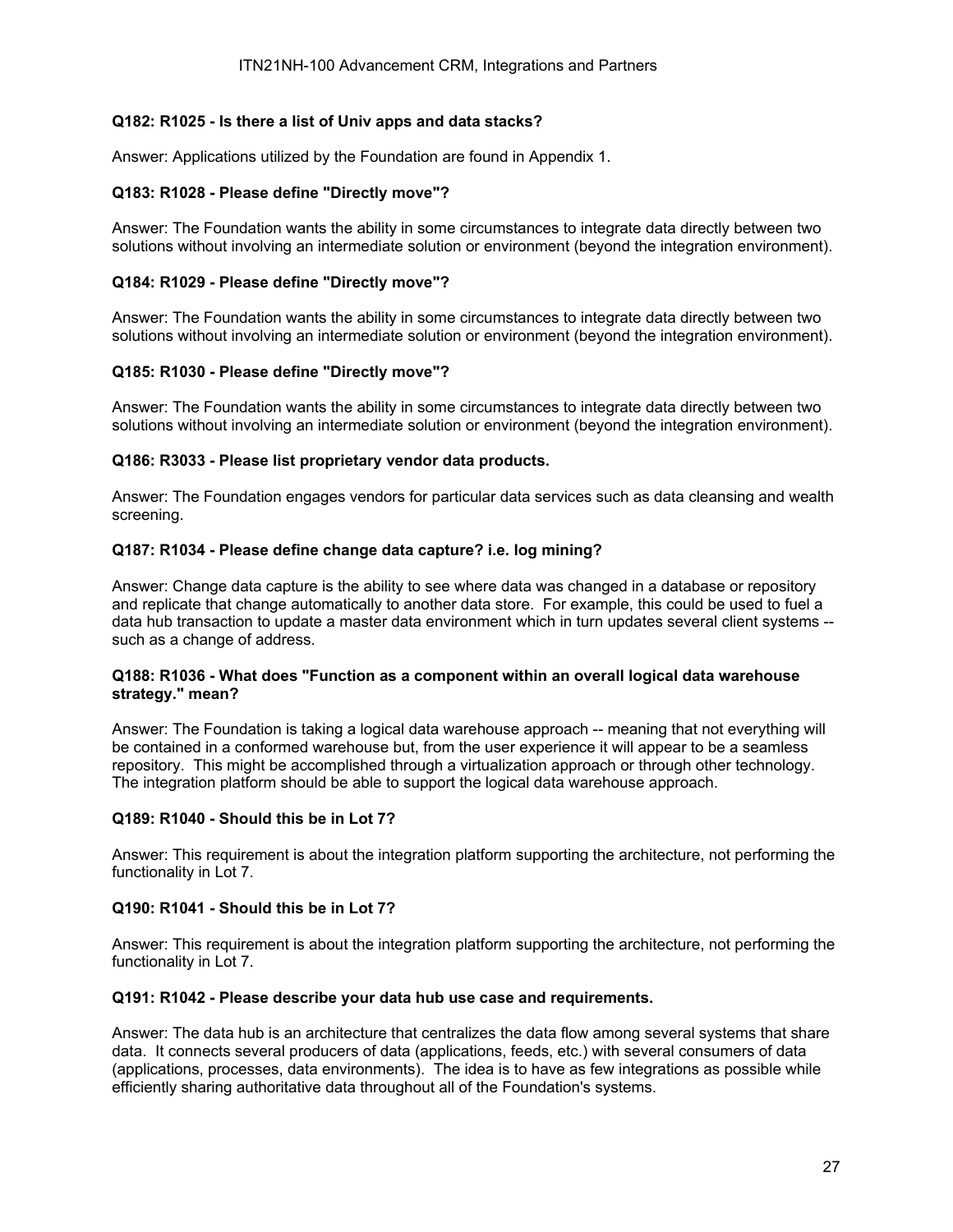## **Q192: R1043 - Should this be in Lot 7?**

Answer: This requirement is about the integration platform supporting the architecture, not performing the functionality in Lot 7.

### **Q193: What does a hairball integration strategy entail? Generally, point to point integrations have downstream implications, are you looking at an architecture based on scalability and reusability?**

Answer: A hairball integration strategy is one where there is a messy mixture of point-to-point integrations that may be integrating the same data time and time again. The future strategy is to leverage an integration platform that is extensible, scalable, and allows the frequent reuse of data.

#### **Q194: For integration, are you looking for an application-agnostic platform or platforms built for the individual applications?**

Answer: The Foundation prefers an application-agnostic platform.

### **Q195: How are you viewing the Value of an integration strategy? I.E. What impact does integration have on the long-term success of the Advancement Engine Next initiative?**

Answer: An often overlooked key to a successful data architecture is an integration platform that is easily maintainable, scalable, and promotes the optimal use of authoritative data. A number of university foundations have been limited because of their inability to leverage a sound integration environment.

## **Q196: What is the mix of real-time and batch integrations?**

Answer: The current Foundation environment contains mostly batch integrations. However, in the future the Foundation wishes to have timely information that will shift to more real-time integrations.

#### **Q197: How are integrations currently built and managed?**

Answer: Integrations are currently done through scripting, database queries and stored procedures, and movement of data through Excel exports and FTP processes. Examples of current integration use cases may be found in Appendix 2.

#### **Q198: Will you be exposing APIs externally or need to secure your APIs?**

Answer: The Foundation may have use cases for exposing APIs -- especially as part of a data hub strategy or as feeds to external vendors. These external APIs may need to be secured based upon Foundation data policy or classification.

## **Q199: In addition to the systems touched in the Advancement Engine Next Lots, are there any other systems that you would need to integrate?**

Answer: The Foundation is looking for an integration platform that includes all data sources -- not just the Advancement Engine Next lots.

#### **Q200: Will integration requirements stop once these are done? Or would you prefer to use the tool and the skill set you have created for additional integration requirements for future projects?**

Answer: The Foundation will leverage the integration platform for future projects, not just those items mentioned in the ITN.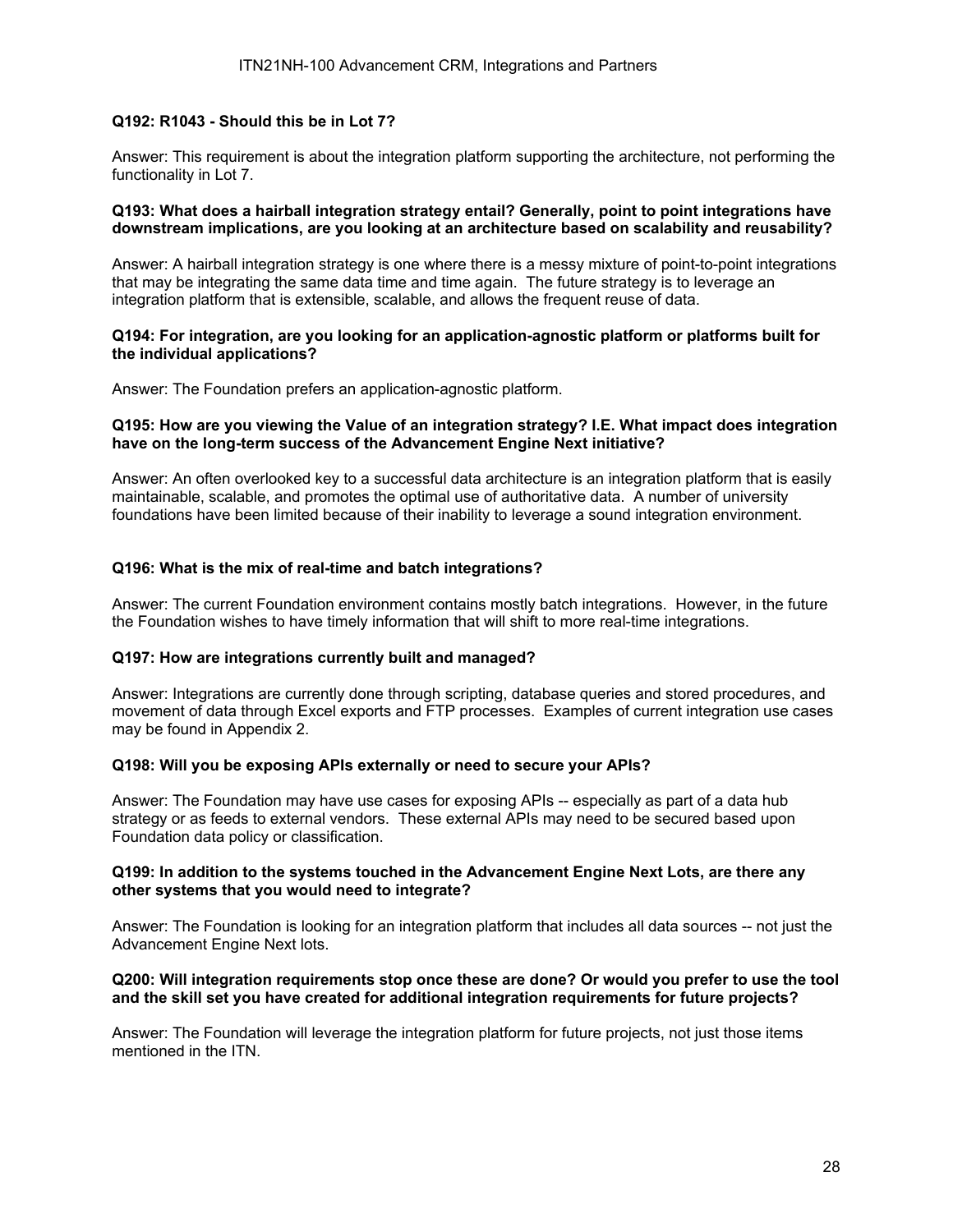# **Lot 2 or 7**

## **Q201: Is there a need for an enterprise data warehouse for the foundation?**

Answer: The Foundation currently has an in-house data warehouse on Oracle that it may choose to retain or replatform to a new environment in the future (including the possibility of a cloud warehouse). Any new components of the data environment should support either strategy without a wholesale disruption of the business should a warehouse transition occur.

### **Q202: If so, what is your strategy for that Enterprise Data Warehouse?**

Answer: The Foundation seeks to have flexibility in its future warehouse strategy. It has invested considerable time in its current warehouse environment, but at the same time recognizes that new approaches are available that can save the organization time in expanding the warehouse environment. The overall strategy is to employ a logical data warehouse environment that can leverage multiple data repositories, while making the environment seamless for the end user through the use of the semantic layer.

## **Q203: Do you have a cloud strategy associated with this project?**

Answer: The Foundation intends to utilize cloud solutions where appropriate based on the use case. Any cloud solutions should integrate with on-premises solutions and contribute to a unified data environment.

## **Q204: Do you have a directive on Software as a Service vs. hosting your own?**

Answer: The Foundation does not have a specific architectural principle regarding the use of SaaS versus on-premises solutions. Solutions will be evaluated based upon their relevance to the support of specific use cases.

#### **Q205: What is the project timeline for award?**

Answer: See section 3.0 Schedule of Events within the ITN

#### **Q206: Is there any Deadlines / Requirements to have all or portions of the solution operational? University, State, Federal, other requirements**

Answer: The Foundation hopes to begin implementation of a new CRM and integrations solutions in January 2021. It may begin implementation of other solutions prior to the core CRM if they are needed to support its successful implementation.

## **Q207: How many end users will be accessing Reporting?**

Answer: 400-450 potential users.

#### **Q208: Of those users, how many would need the ability to build their own reports / dashboards?**

Answer: The answer depends on what is meant by build. All users should be able to configure which reports/charts appear on dashboards & create simple look-ups; we anticipate that there will be 35 or so power users that can create more complex queries, reports, charts, & dashboards.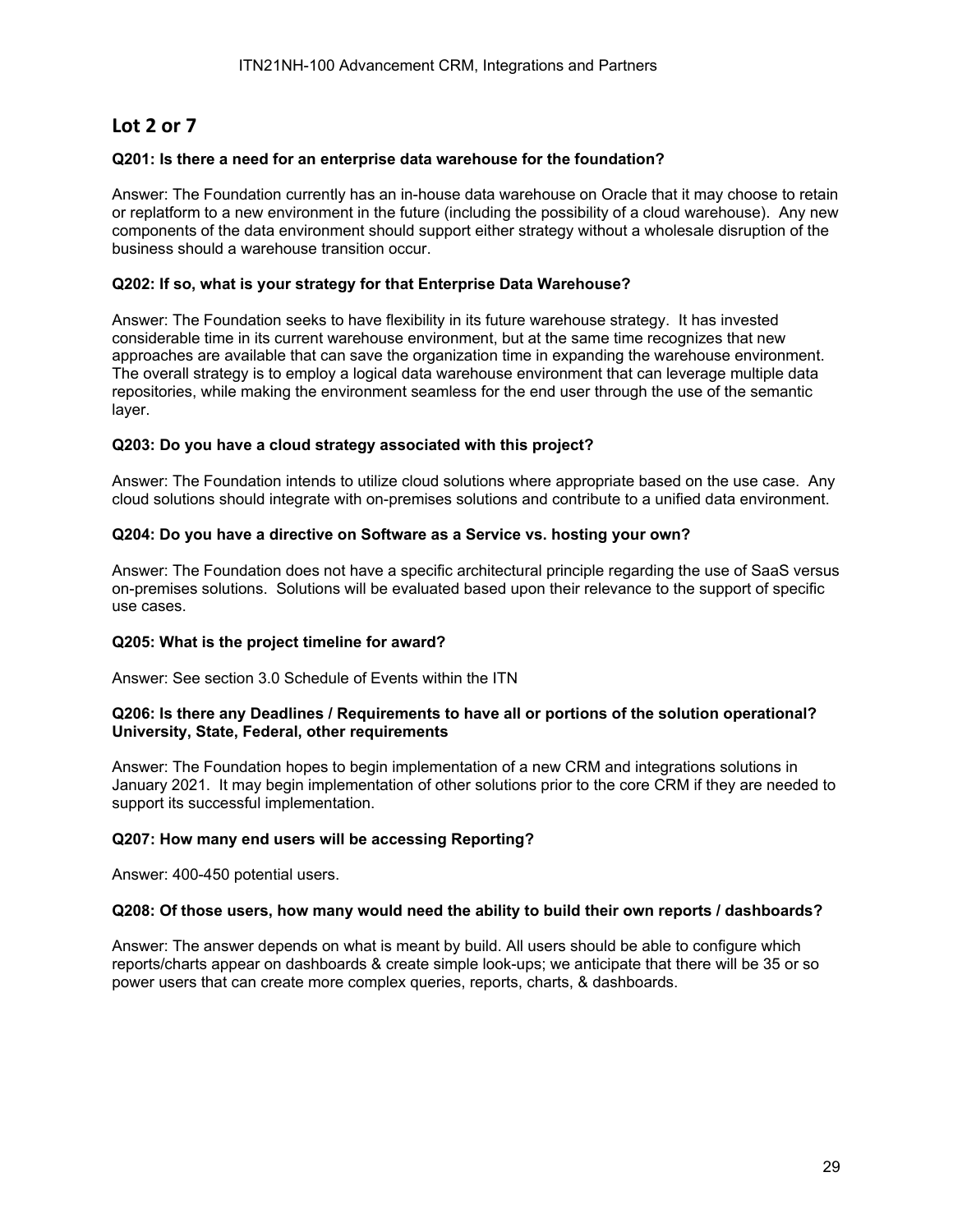## **Lot 3 Questions**

#### **Q209: As per RFP, University is using CyberSource as payment gateway. We assume that University would like to have the payment gateway to be present in the customer facing / selfservice portal. Please confirm if the understanding right.**

Answer: The purpose of the portal is for end-users to view their transactional and relationship history with UF, not necessarily directly with a payment provider. We do not anticipate donors will be able to see their cybersource payment history from the portal - just their associated giving history with UF.

### **Q210: Are you willing to change your customer facing portal which is currently in place?**

Answer: Yes, see section 1.2.2.3 of the ITN.

## **Q211: What tools are used to track your alumni today?**

Answer: Ellucian Advance

## **Q212: How do alumni update their contact information today?**

Answer: Via an update form on the UF Alumni Website

#### **Q213: Are there alumni chapters across the country or around the world?**

Answer: There are nearly 100 Gator Clubs around the world, including clubs in Thailand, Ecuador, France, and Canada.

#### **Q214: How is the engagement team's success tracked? # of events, alumni engaged, # of alumni who transition from engaged to an active donor?**

Answer: Engagement metrics in the future state will follow the Alumni Engagement Metrics laid out by CASE and detailed in our Lot 1 requirements. Key categories for metrics and reporting for alumni engagement include volunteer, experiential, philanthropic, and communications.

## **Q215: Row 611: Recommend classmate selections based on year, degree, activities, and other attributes for P2P fundraising volunteers.**

**Can you share more examples of how this would work? Who is receiving the recommendation?** 

Answer: The Foundation envisions that staff receive recommendations of classmates who could potentially serve as fundraising volunteers based on year, degree, activities, and other attributes. A second example would be the ability to recommend prospects to volunteers for personal outreach based on the criteria outlined above.

#### **Q216: R149 - Integrate with staff calendar applications. Question: What calendar applications are in use at the Foundation and on UF Campus that the solution would need to integrate with? (Google, Outlook etc.)**

Answer: Microsoft Outlook; integration with multiple exchange systems is required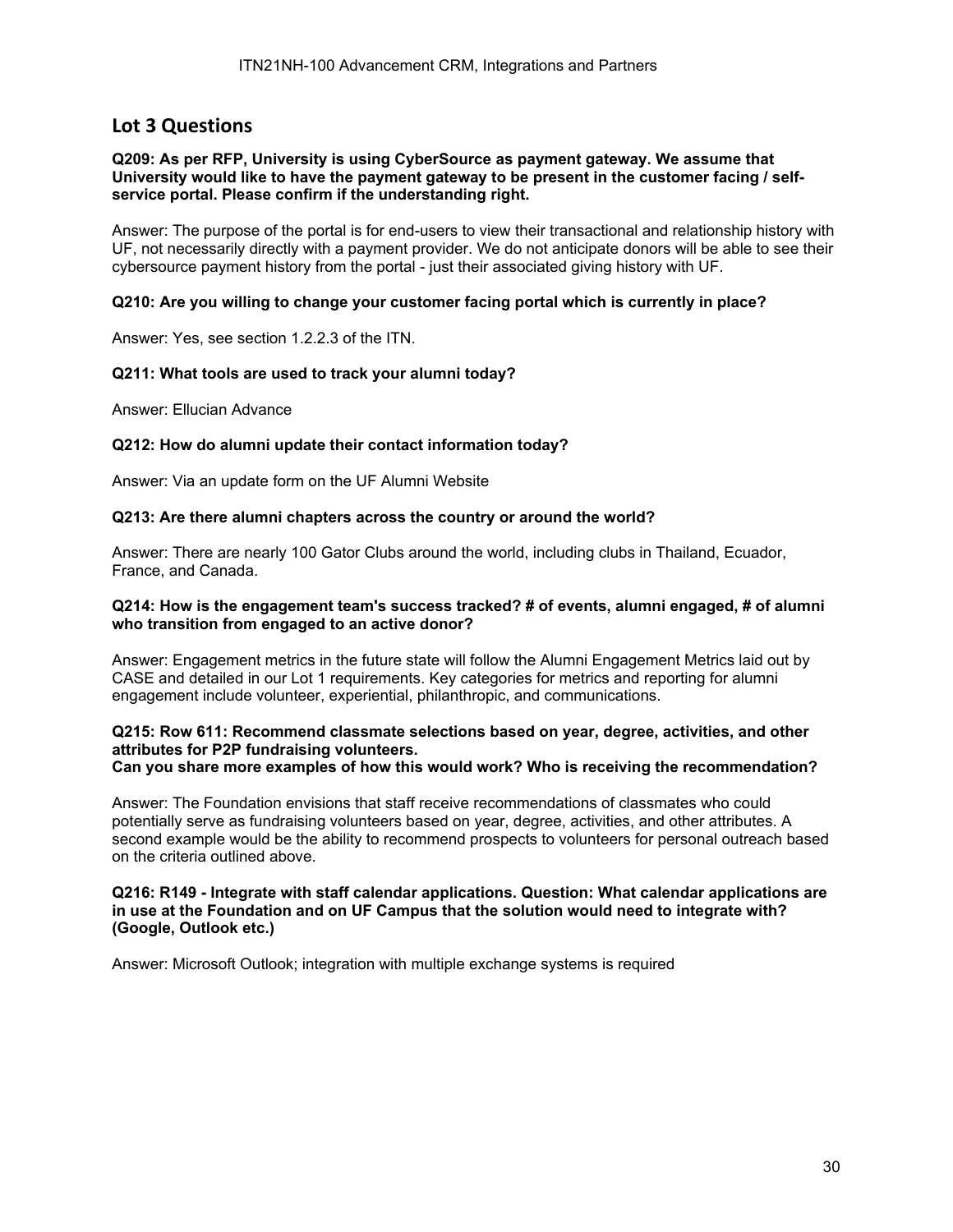#### **Q217: It is the intent to keep the HigherLogic community's platform and integrate it with the new CRM or replace it? To replace it, can you please provide with the annual cost of HigherLogic? To keep it, Will the gamification be integrated with HigherLogic?**

Answer: Our preference would be to identify a comprehensive solution for constituent-facing portals, which includes functionality current in place with Higher Logic. This solution should also include gamification. We are not sharing cost information at this time.

### **Q218: R0265 – How many alumni, donors, etc. on average log into the portal and community per day/month for profile updates, information retrieval, purchases, donations, registration, etc.?**

Answer: We do not currently have a donor portal into which constituents can login, however, we average around 1300-1500 online gifts a month (with a 30-50% expected growth year over year). I would anticipate maybe 1500 logins a month in the first year after launch.

## **Q219: It is assumed that this will be a green field implementation and there is no requirement for any existing data migration. Please confirm.**

Answer: Much of the existing Data will be imported into any new solutions.

## **Q220: What is the average monthly volume of transactions / documents that portal needs to handle. What is the expected growth in next 2-3 years?**

Answer: We do not currently have a portal or any similar capability, so it is difficult to judge what usage for such a product would look like. I would anticipate usage to grow pretty steeply over the first 2-3 years of implementation. However, if we're including gift transactions in this count, we've had about 15,000 online gifts this year and we're tracking to grow by 40% each year.

## **Lot 3 or 4**

**Q221: For Lot 3 and Lot 4, would the donor portal need to connect to the online giving system directly, or would an integration that both tie to to CRM accomplish what is needed?** 

Answer: Either solution would be acceptable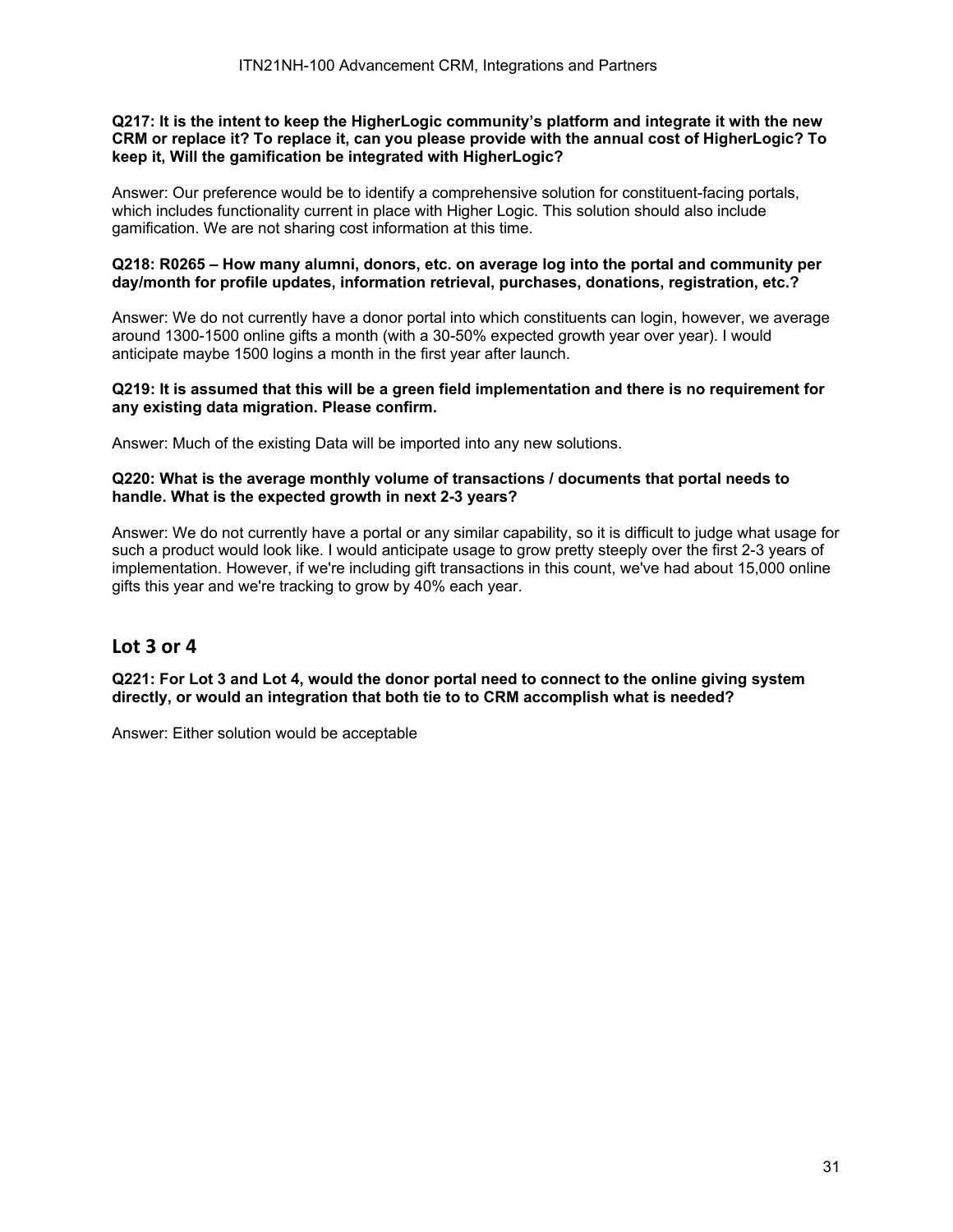# **Lot 4 Questions**

## **Q222: R0711: Can the team please provide examples of the desired form logic?**

Answer: If the donor indicates that a gift is in memoriam or tribute to someone via checkbox or yes/no question, secondary/hidden fields are revealed asking for the information related to the tribute (tribute name, email address, etc)

### **Q223: R0715: Could the team please provide examples or description of "non-giving forms"?**

Answer: We currently have contact forms, forms where selected donors can select from among their available benefits for certain giving societies, forms to sign up for certain benefits

#### **Q224: R0716: Do you allow donors to choose more than one fund to associate their donation with? Can you provide an example?**

Answer: We do currently allow donors to select more than one fund. An example would be a campaign for student programs and a donor would visit the page for general college support for the College of the Arts and add a donation for \$250 and then visit the fund for our first-time college student fund and add a \$200 donation there. They would then check out and be charged one transaction for \$450.

## **Q225: We understand the Foundation has been using the current GiveGab Enterprise (with Cybersource as payment gateway) platform for 3 years and will continue for at least 2 more years with a redesign in the near future to improve the donor experience.**

**Is there a constraint to continue with current GiveGab for next 2 years, or you are flexible for other solutions that can integrated with the donor and constituent database of record.** 

Answer: We would consider another online giving solution if it offered the necessary functionality and better integration with the CRM.

## **Lot 4, 5 or 6**

**Q226: It is assumed that exiting solutions will continue but redesigning will be required for enhanced user experience and seamless integration with core CRM. Please confirm.** 

Answer: The Foundation is seeking solutions for all eight Lots highlighted in the ITN. We will assess new and existing solutions to determine what is best for the Foundation and constituent engagement.

## **Lot 5 Questions**

#### **Q227: Would you like to have the payment gateway link in the landing page of the event management mails / forms / communications?**

Answer: In general, we would expect the payment to take place at the end of event registration. If the event registration system allowed for advance registration with payment occurring at a later time, then I would expect to link to the payment gateway/page from an email reminding registrants to fulfill their registration fee commitment.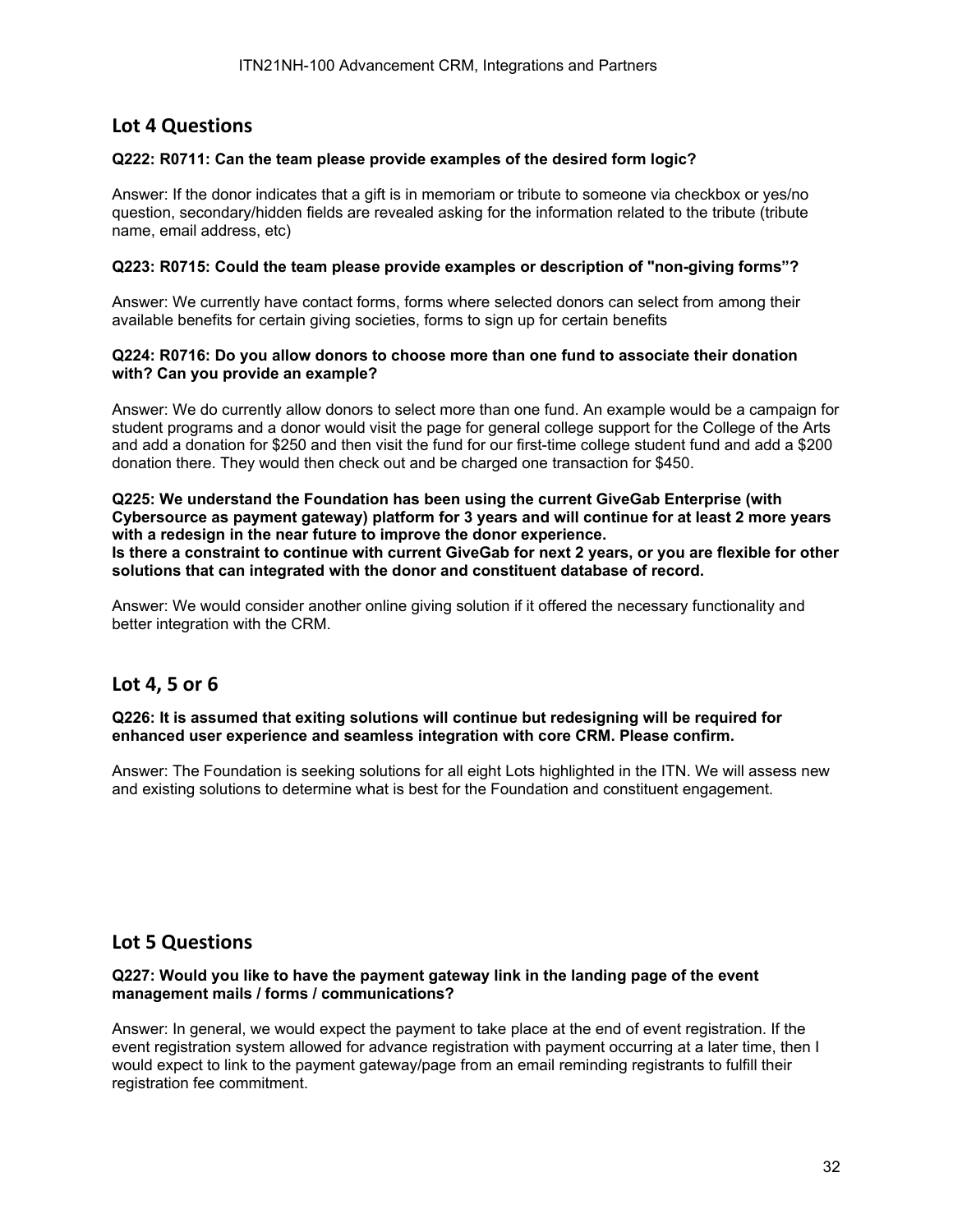#### **Q228: Given current world events, should the Event Management track focus on virtual events as much as in-person? (The RFP seems to suggest support primarily for in-person events.)**

Answer: The event management solution should be able to manage both virtual and in-person events. If the question is directed at the execution of virtual events

#### **Q229: Can you elaborate on the inventory tracking needs (R0327, R01089)? Does this just pertain to giveaways at events? Is COGS needed and if so, what basis is used? Is this system managing sales of items, shopping cart, etc. or is there an integration to a shopping cart and fulfillment center?**

Answer: The desired inventory functionality involves both giveaways for the events and event equipment, signage, technology, etc. that is available for use in executing an event. Ideally, the inventory for giveaways would include what the giveaway is, its cost, its real value, quantity on hand, location, etc. The equipment inventory would have similar fields, but instead of tracking who is permanently removing items, there would be a scheduling/reservation component as well as a checkout component.

## **Q230: Is there a defined timeframe for the continued use of CVENT events functionality?**

Answer: There is no defined timeframe. We plan to continue using the platform until another platform with greater functionality is identified. We are on an annual contract, but due to lead time on events, migration to any new solution would take a minimum of two years.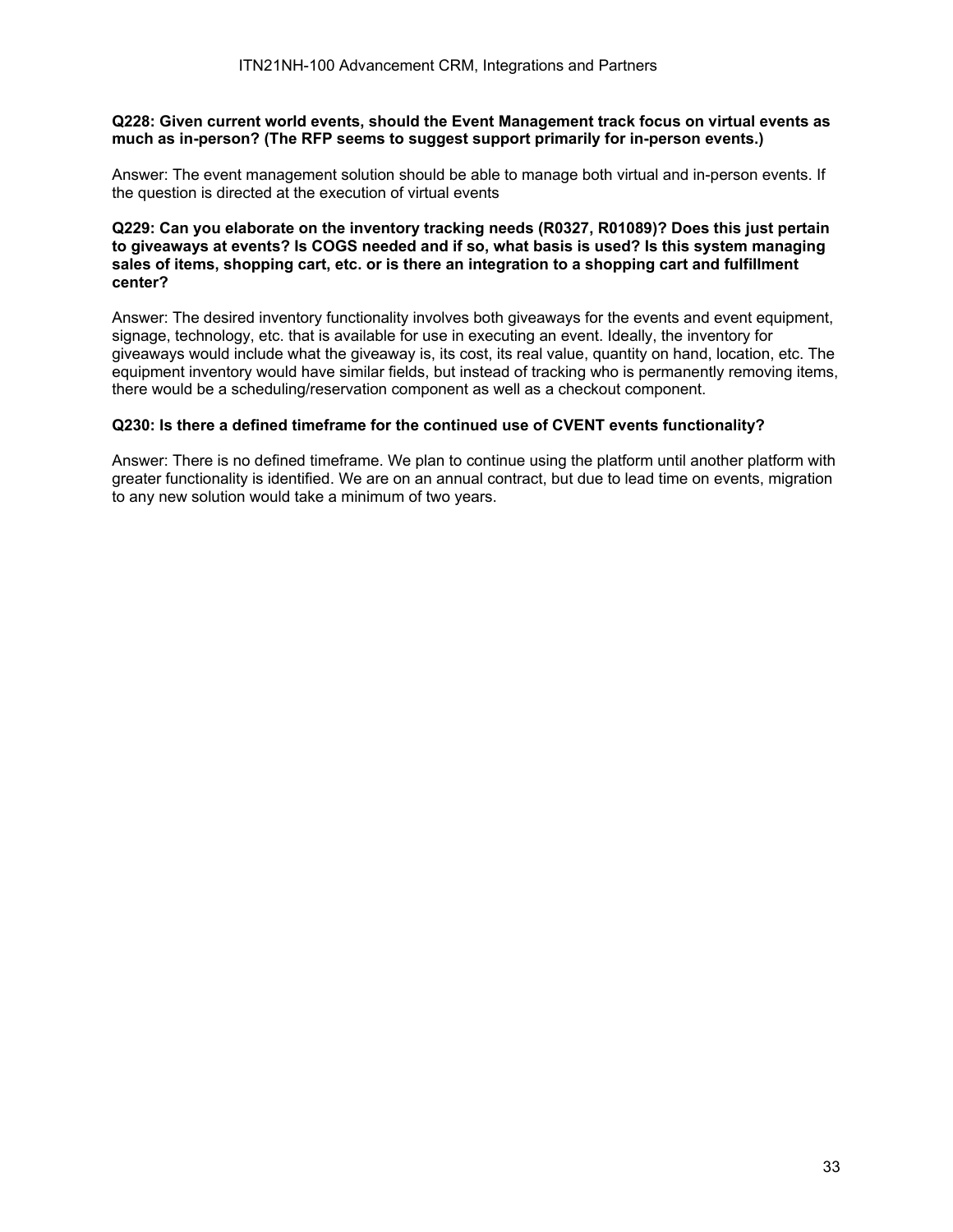# **Lot 6 Questions**

## **Q231: What's your roadmap on SFDC marketing automation?**

Answer: There is currently no roadmap. That would be determined once a CRM product is selected and available solutions are presented.

#### **Q232: It was listed that you emailed 20 million records via Marketing Cloud, could you clarify further how many active unique constituents you engage/email?**

Answer: We have between 285k and 300k unique active constituents that we email

#### **Q233: Which marketing analytics tools are UF admins using?**

Answer: Google analytics

#### **Q234: How many emails do you have?**

Answer: 944K (includes all active emails on any record) for 688K entities

#### **Q235: What email marketing software do you use?**

Answer: Salesforce Marketing Cloud

#### **Q236: How many email campaigns yearly?**

Answer: We do between 1100 and 1200 emails per year.

#### **Q237: Do you have an automated direct marketing acknowledgement setup?**

Answer: The only automated touchpoint we currently have in place after an online gift is the emailed gift receipt.

#### **Q238: Re: 1.2.2.6 Lot 6: Digital Marketing In preparation for integration of Marketing Cloud with a newly-implemented Advancement CRM solution, has UF performed any initial architecture preparation work with legacy solutions? Asset inventories? Data assessments? Other activities?**

Answer: We are in the process of doing data assessment and clean-up.

#### **Q239: By including "Email Communication Best Practices" in the desired competencies, is UF indicating a need for strategic services beyond implementation to support best practices in campaign implementation?**

Answer: Not specifically; however, it is our expectation that the vendor we select as a partner in the digital communications space is a leader and well versed in best practices. This expertise will inform an implementation strategy that increases KPIs for our email communications.

#### **Q240: One of the vision statements is to achive Automation/AI. Does Foundation have any exisitng AI/ML or RPA solutions implemented? If yes, what are the tools and technologies leveraged?**

Answer: No, we do not.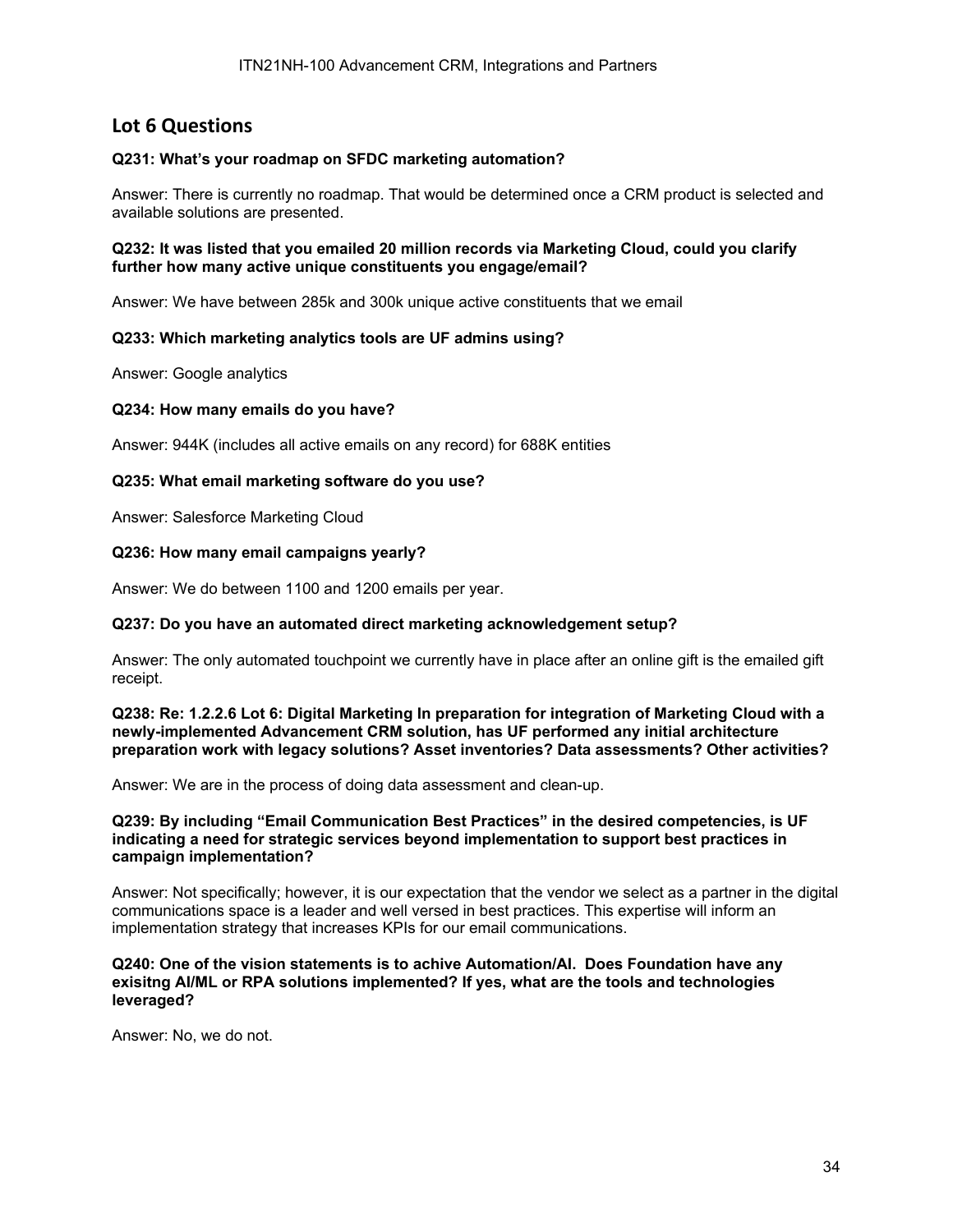# **Lot 7 Questions**

### **Q241: The data catalogue would be acting as the central data repository, which deduplicates and centralizes data, and would be sharing the data to all the syndicated applications which are integrated. Is our assumption correct?**

Answer: Both the data catalog and integration environment should underpin a data hub approach that would allow for the easy consumption of authoritative data by other applications from a single source.

## **Q242: Are you expecting your data repository to be changed to new data repository?**

Answer: The Foundation will probably leverage a combination of existing data repositories and create new data repositories to replace legacy environments. An example of a new data repository may be a replacement for the current CRM operational data store.

#### **Q243: Data search: Is it only metadata search or search based on content?**

Answer: The Foundation would like to be able to search on content as well as metadata.

#### **Q244: Is any tool preselected for Data Governance implementation or open for suggestions?**

Answer: The Foundation has not pre-selected any solution.

#### **Q245: Recommendation Engine : Is the scope involved in creating and operationalizing the recommendation engine or just operationalizing it**

Answer: The Foundation would be interested in a scope with both creating and operationalizing the recommendation engine.

#### **Q246: What are all the Data Management tools present in the ecosystem for interoperability**

Answer: The tools used by the Foundation are found in Appendix 1.

#### **Q247: Is there any evaluation of MDMs for your data catalog lot?**

Answer: The Foundation is pursuing a Master Data Management initiative. The adoption of a specific strategy or solution for MDM has not been decided upon.